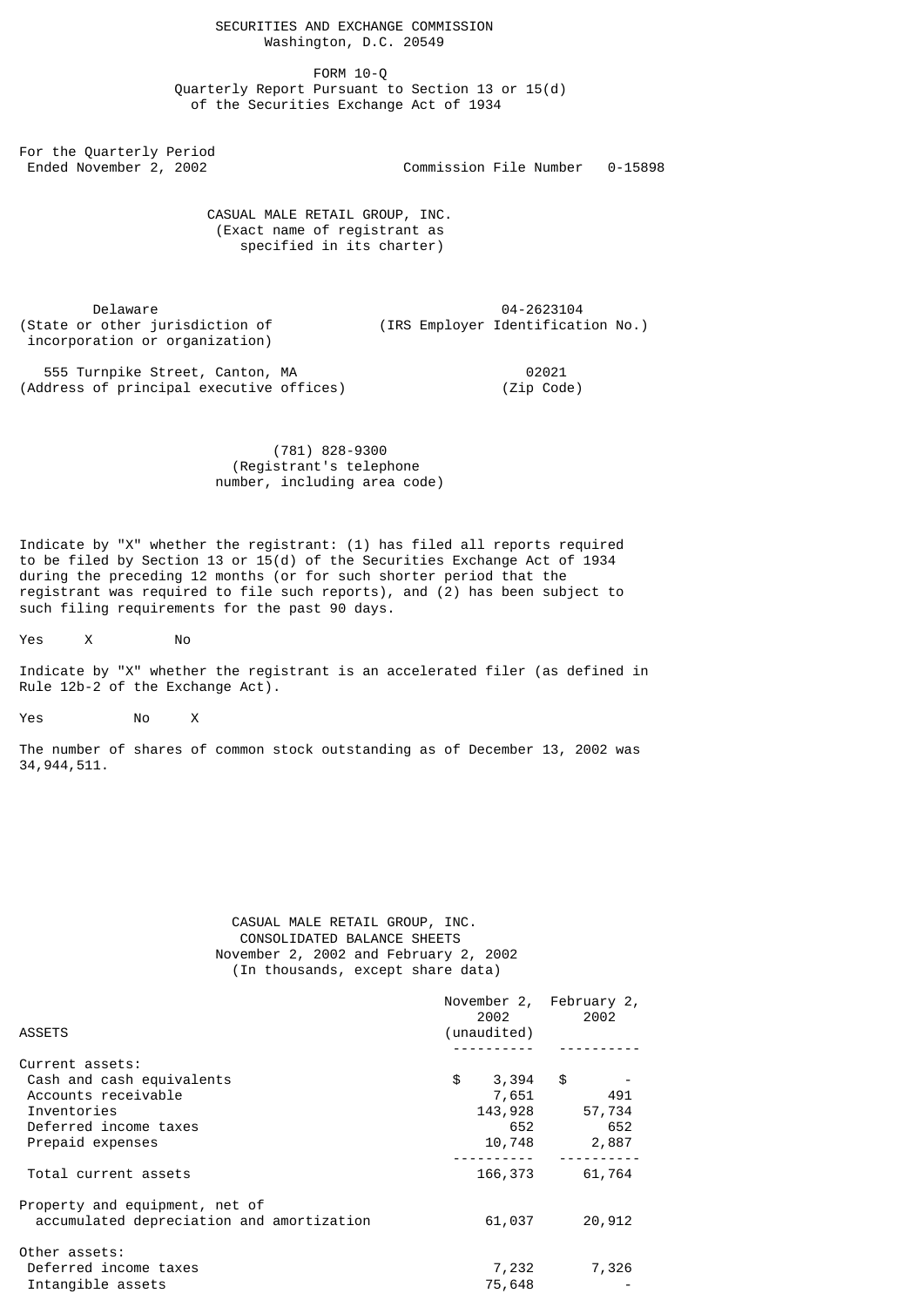| Other assets                                                                                                                                                                                                                                                            | 9,898<br>.                                        | 899                       |
|-------------------------------------------------------------------------------------------------------------------------------------------------------------------------------------------------------------------------------------------------------------------------|---------------------------------------------------|---------------------------|
| Total assets                                                                                                                                                                                                                                                            | $$320,188$ \$ 90,901<br>======================    |                           |
| LIABILITIES AND STOCKHOLDERS' EQUITY<br>Current liabilities:                                                                                                                                                                                                            |                                                   |                           |
| Current portion of long-term debt<br>Accounts payable                                                                                                                                                                                                                   | $$857$ \$ -                                       |                           |
| Accrued expenses and other current liabilities<br>Notes payable                                                                                                                                                                                                         | 42,897 7,074<br>24,922 13,661                     | 80, 492 27, 752           |
| Total current liabilities                                                                                                                                                                                                                                               | 149,168 48,487                                    |                           |
| Long-term debt, net of current portion                                                                                                                                                                                                                                  | 52,865<br><u> - - - - - - - - - - -</u>           |                           |
| Total liabilities                                                                                                                                                                                                                                                       | 202,033 48,487<br><u> - - - - - - - - - - - -</u> |                           |
|                                                                                                                                                                                                                                                                         |                                                   |                           |
| Minority interest                                                                                                                                                                                                                                                       | 987                                               |                           |
| Stockholders' equity:<br>Preferred Stock, \$0.01 par value, 1,000,000 shares<br>authorized, 180,162 shares of Series B Convertible<br>Preferred Stock converted into common<br>stock as of August 6, 2002, none outstanding at<br>November 2, 2002 and February 2, 2002 |                                                   |                           |
| Common Stock, \$0.01 par value, 50,000,000 shares<br>authorized, 38, 351, 724 and 17, 608, 000 shares issued                                                                                                                                                            |                                                   |                           |
| at November 2, 2002 and February 2, 2002, respectively 383 176                                                                                                                                                                                                          |                                                   |                           |
| Additional paid-in capital<br>Accumulated deficit                                                                                                                                                                                                                       | 146,230 56,189<br>$(20, 335)$ $(5, 304)$          |                           |
| Treasury stock at cost, 3,119,236 and 3,040,000 shares                                                                                                                                                                                                                  |                                                   |                           |
| at November 2, 2002 and February 2, 2002,<br>respectively                                                                                                                                                                                                               |                                                   | $(8, 913)$ $(8, 450)$     |
| Loan to executive                                                                                                                                                                                                                                                       | (197)                                             | (197)                     |
| Total stockholders' equity                                                                                                                                                                                                                                              | <u> 1111111111 - 111111111</u><br>117,168 42,414  |                           |
| Total liabilities and stockholders' equity                                                                                                                                                                                                                              | $$320,188$ $$90,901$<br>==========                | <u> - - - - - - - -</u> . |

 The accompanying notes are an integral part of the consolidated financial statements.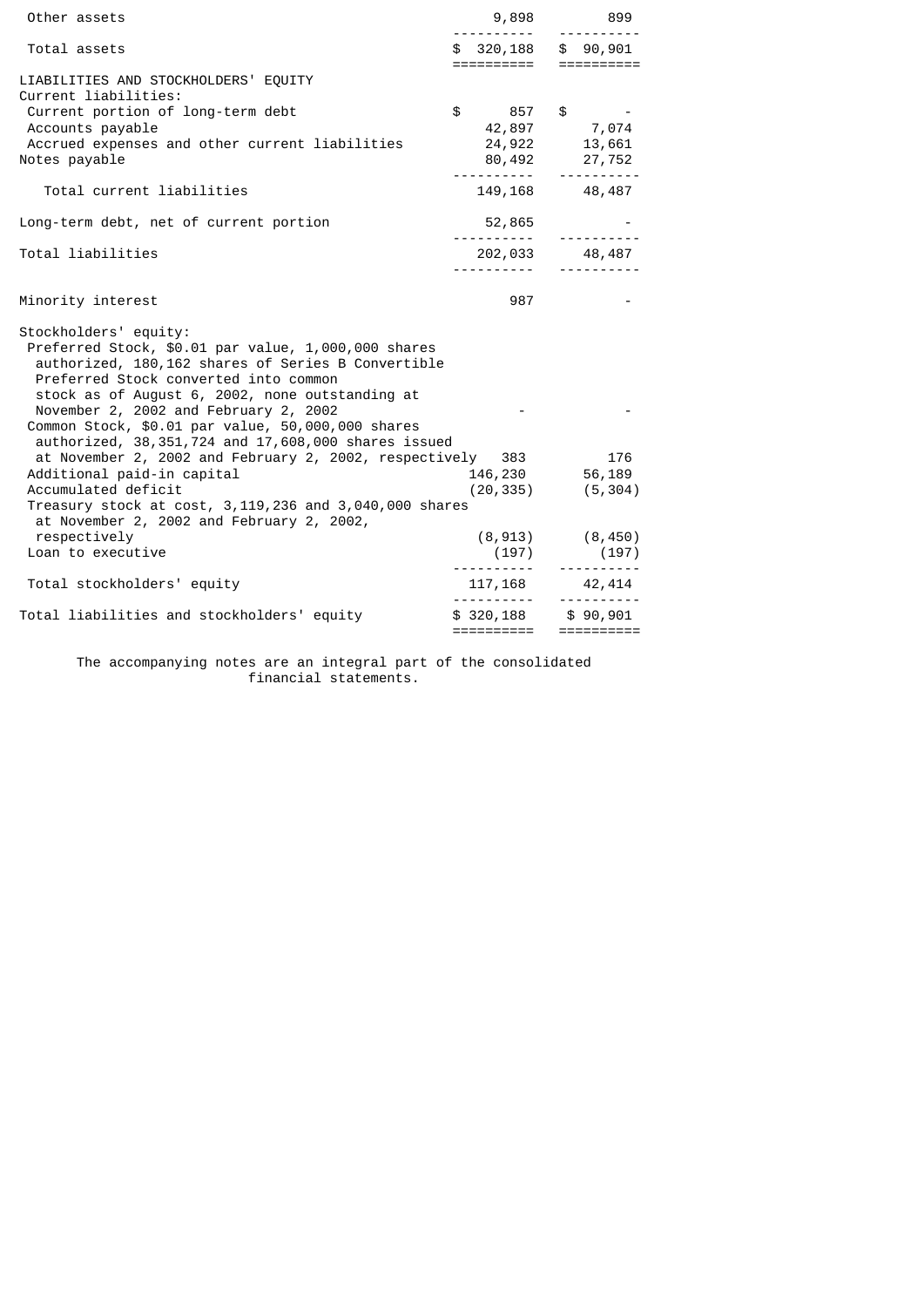# CASUAL MALE RETAIL GROUP, INC. CONSOLIDATED STATEMENTS OF OPERATIONS (In thousands, except per share data) (Unaudited)

|                                                                                 |    |                       |  |    | Three months ended Nine months ended |  |                                    |  |                                                                        |
|---------------------------------------------------------------------------------|----|-----------------------|--|----|--------------------------------------|--|------------------------------------|--|------------------------------------------------------------------------|
|                                                                                 |    |                       |  |    |                                      |  |                                    |  | November November November November<br>2, 2002 3, 2001 2, 2002 3, 2001 |
| Sales                                                                           |    |                       |  |    |                                      |  |                                    |  | $$125,155$ \$ 54,301 \$ 277,287 \$ 141,394                             |
| Cost of goods sold including<br>occupancy                                       |    | 82,082 41,657 190,354 |  |    |                                      |  |                                    |  | 106,330                                                                |
| Gross profit<br>Expenses:                                                       |    |                       |  |    |                                      |  |                                    |  | 43,073 12,644 86,933 35,064                                            |
| Selling, general and administrative<br>Provision for restructuring, store       |    |                       |  |    |                                      |  |                                    |  | 37,803 10,202 80,932 29,979                                            |
| closings and impairment of assets<br>Depreciation and amortization              |    |                       |  |    |                                      |  | $-7,985$                           |  | 2,298 1,134 6,687 3,947                                                |
| Total expenses                                                                  |    |                       |  |    |                                      |  |                                    |  | 40, 101 11, 336 95, 604 33, 926                                        |
| Operating income (loss)                                                         |    |                       |  |    |                                      |  |                                    |  | 2,972 1,308 (8,671) 1,138                                              |
| Interest expense, net                                                           |    |                       |  |    |                                      |  | 3,170 440 6,229                    |  | 1,517                                                                  |
| (Loss) income before minority interest<br>and income taxes<br>Minority interest |    | 132                   |  |    |                                      |  | 131                                |  | $(198)$ 868 $(14,900)$ (379)                                           |
| Provision (benefit) for income taxes                                            |    |                       |  |    | 330                                  |  |                                    |  | (262)                                                                  |
| Net (loss) income                                                               | \$ | (330)                 |  | \$ | 538                                  |  |                                    |  | \$(15, 031) \$ (117)                                                   |
| (Loss) earnings per share-<br>Basic and Diluted                                 | \$ |                       |  |    |                                      |  |                                    |  | $(0.01)$ \$ 0.04 \$ $(0.69)$ \$ $(0.01)$                               |
| Weighted average number of common<br>shares outstanding<br>Basic<br>Diluted     |    | 33,984<br>33,984      |  |    |                                      |  | 14,492 21,633<br>$15,065$ $21,633$ |  | 14,476<br>14,476                                                       |

 The accompanying notes are an integral part of the consolidated financial statements.

> CASUAL MALE RETAIL GROUP, INC. CONSOLIDATED STATEMENTS OF CASH FLOWS (In thousands) (Unaudited)

|                                                                                                                                      | Nine Months Ended   |                     |  |  |  |  |
|--------------------------------------------------------------------------------------------------------------------------------------|---------------------|---------------------|--|--|--|--|
|                                                                                                                                      | November 2,<br>2002 | November 3,<br>2001 |  |  |  |  |
| Cash flows from operating activities:<br>Net loss<br>Adjustments to reconcile net loss to<br>net cash used for operating activities: | $(15,031)$ \$<br>\$ | (117)               |  |  |  |  |
| Depreciation and amortization<br>Accretion of warrants                                                                               | 6,687<br>895        | 3,947               |  |  |  |  |
| Restructuring, store closings and impairment                                                                                         | 11,048              |                     |  |  |  |  |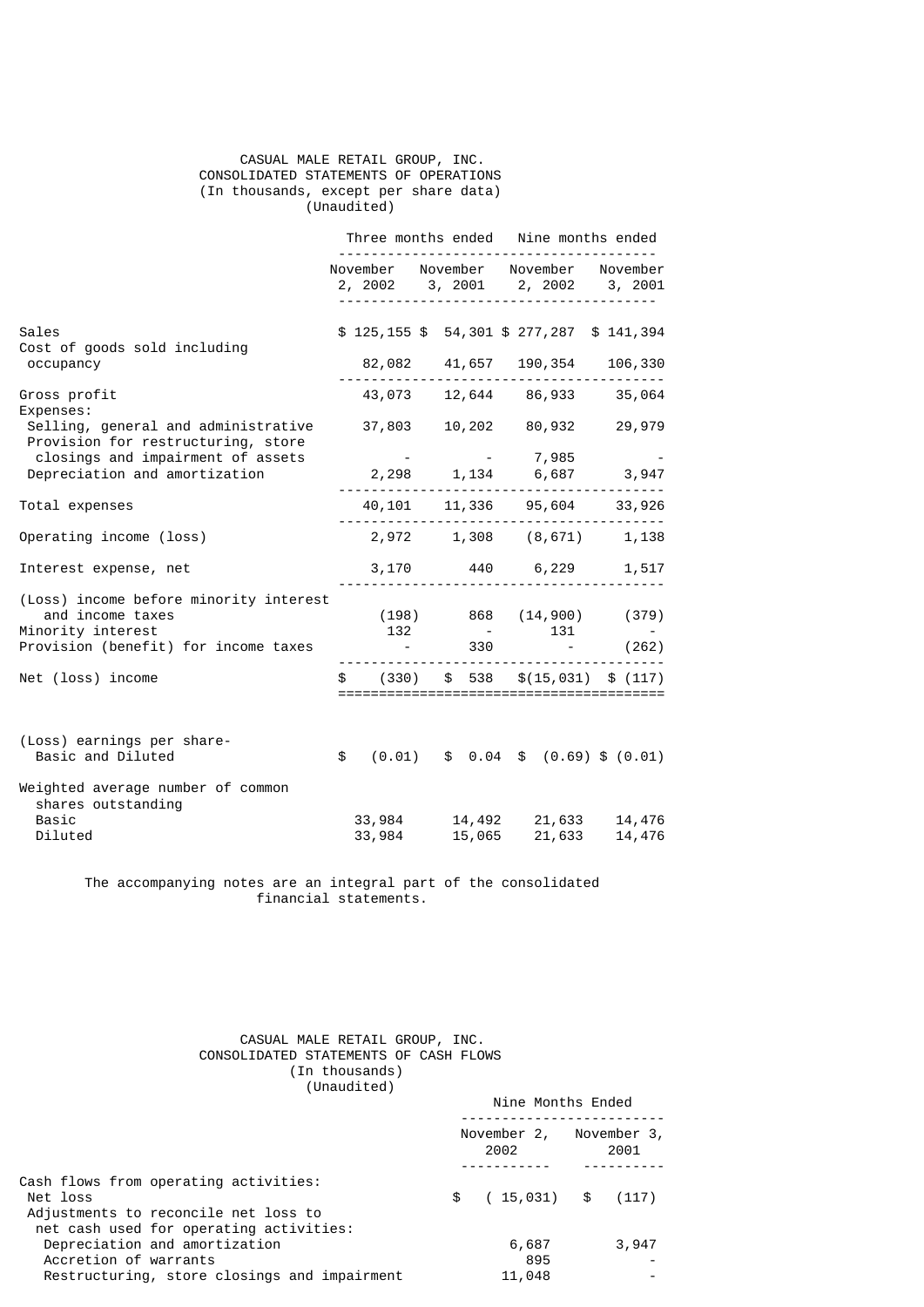| Issuance of common stock and options<br>Loss on sale or disposal of fixed assets<br>Changes in operating assets and liabilities: | 72<br>34                | 189<br>17                                                                  |
|----------------------------------------------------------------------------------------------------------------------------------|-------------------------|----------------------------------------------------------------------------|
| Accounts receivable<br>Inventories                                                                                               |                         | $(3, 187)$ $(1, 118)$                                                      |
| Prepaid expenses                                                                                                                 |                         |                                                                            |
| Other assets                                                                                                                     |                         | $(17, 553)$ $16, 851)$<br>$(4, 026)$ $113$<br>$(4, 793)$ $(75)$<br>$(648)$ |
| Reserve for severance and store closings                                                                                         | $\sim 100$              | (648)                                                                      |
| Income taxes                                                                                                                     |                         | 94 (1,866)                                                                 |
| Accounts payable                                                                                                                 | 18,095                  | 8,480                                                                      |
| Accrued expenses and other current liabilities                                                                                   |                         | $(5,338)$ 2,656                                                            |
| Minority interest                                                                                                                | 131<br><u> </u>         |                                                                            |
| Net cash used for operating activities                                                                                           |                         | $(12, 872)$ $(5, 273)$                                                     |
| Cash flows from investing activities:                                                                                            |                         |                                                                            |
| Additions to property and equipment                                                                                              |                         | $(6,906)$ $(2,563)$                                                        |
| Proceeds from disposal of property and equipment                                                                                 | 1                       | 21                                                                         |
| Acquisition of Casual Male, net of cash acquired                                                                                 | (160, 814)              |                                                                            |
| Net cash used for investing activities                                                                                           |                         | $(167, 719)$ $(2, 542)$                                                    |
| Cash flows from financing activities:                                                                                            |                         |                                                                            |
| Net borrowings under credit facility                                                                                             | 52,740                  | 7,829                                                                      |
| Proceeds from the issuance of long term debt                                                                                     | 40,676                  |                                                                            |
| Proceeds from the issuance of Series B Preferred Stock                                                                           | 76,449                  |                                                                            |
| Net Proceeds from minority equityholder of joint venture                                                                         | 856                     |                                                                            |
| Issuance (repurchase) of common stock                                                                                            | 6,000                   | (33)                                                                       |
| Proceeds from the issuance of warrants                                                                                           | 9,589                   |                                                                            |
| Issuance of common stock under option program                                                                                    | 284                     | 19                                                                         |
| Payment of equity transaction costs                                                                                              | (2,609)                 |                                                                            |
| Net cash provided by financing activities                                                                                        | 183,985                 | 7,815                                                                      |
| Net change in cash and cash equivalents                                                                                          | 3,394                   |                                                                            |
| Cash and cash equivalents:                                                                                                       |                         |                                                                            |
| Beginning of the year                                                                                                            |                         |                                                                            |
|                                                                                                                                  |                         |                                                                            |
| End of the period                                                                                                                | \$<br>3,394             | $$^{\circ}$                                                                |
|                                                                                                                                  | ======================= |                                                                            |

 The accompanying notes are an integral part of the consolidated financial statements.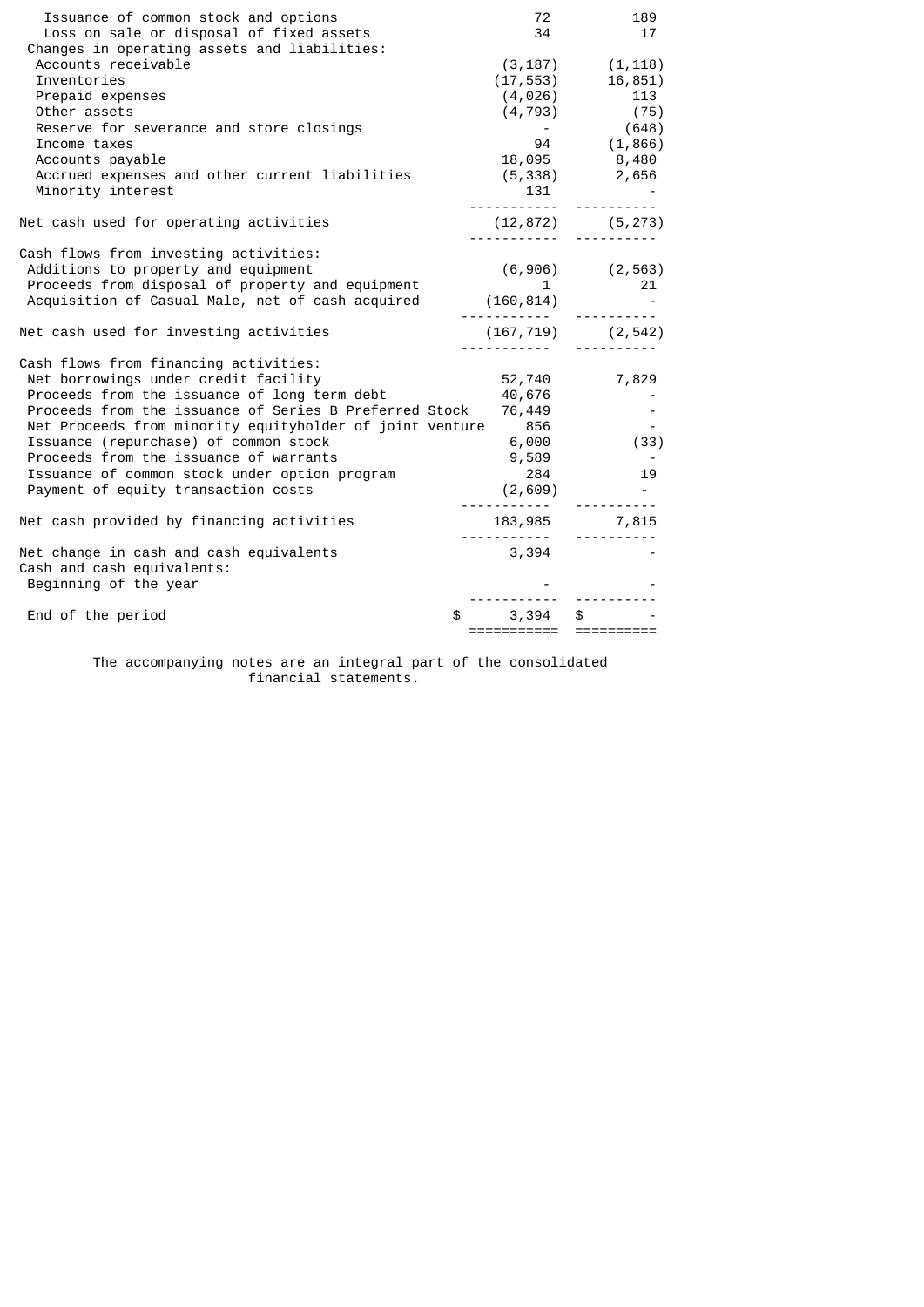CASUAL MALE RETAIL GROUP, INC, Notes to Consolidated Financial Statements

### 1. Basis of Presentation

In the opinion of management of Casual Male Retail Group, Inc., a Delaware corporation formerly known as Designs, Inc. (the "Company"), the accompanying unaudited consolidated financial statements contain all adjustments necessary for a fair presentation of the interim financial statements. These financial statements do not include all disclosures associated with annual financial statements and, accordingly, should be read in conjunction with the notes to the Company's audited consolidated financial statements for the fiscal year ended February 2, 2002 (included in the Company's Annual Report on Form 10-K, as amended, filed with the Securities and Exchange Commission).

The interim financial statements for the three and nine months ended November 2, 2002 contain the results of operations since May 14, 2002, of the Company's acquisition of substantially all of the assets of Casual Male Corp. and certain of its subsidiaries ("Casual Male"). For a complete description of the acquisition, see Note 2 below.

The information set forth in these statements may be subject to normal year-end adjustments. The information reflects all adjustments that, in the opinion of management, are necessary to present fairly the Company's results of operations, financial position and cash flows for the periods indicated. The preparation of financial statements in conformity with generally accepted accounting principles requires management to make estimates and assumptions that affect the reported amounts of assets and liabilities and disclosure of contingent assets and liabilities at the date of the financial statements and the reported amounts of revenues and expenses during the reporting period. The Company's business historically has been seasonal in nature and the results of the interim periods presented are not necessarily indicative of the results to be expected for the full year.

### 2. Acquisition

On May 14, 2002, pursuant to an asset purchase agreement entered into as of May 2, 2002, the Company completed the acquisition of Casual Male for a purchase price of approximately \$170 million, plus the assumption of certain operating liabilities. The Company was selected as the highest and best bidder for the Casual Male assets at a bankruptcy court ordered auction commencing on May 1, 2002 and concluding on May 2, 2002. The U.S. Bankruptcy Court for the Southern District of New York subsequently granted its approval of the acquisition on May 7, 2002.

Casual Male, which was a leading independent specialty retailer of fashion, casual and dress apparel for big and tall men, had annual sales that exceeded \$350 million. Casual Male sold its branded merchandise through various channels of distribution including full price and outlet retail stores, direct mail and the internet. Casual Male had been operating under the protection of the U.S. Bankruptcy Court since May 2001.

Under the terms of the asset purchase agreement, the Company acquired substantially all of Casual Male's assets including, but not limited to, the inventory and fixed assets of approximately 475 retail store locations and various intellectual property. In addition, the Company assumed certain operating liabilities including, but not limited to, existing retail store lease arrangements and the existing mortgage for Casual Male's corporate headquarters located in Canton, Massachusetts.

The allocation of purchase price as disclosed by the Company in the second quarter of fiscal 2003 has been adjusted to reflect the results of certain asset valuations which were completed during the third quarter of fiscal 2003.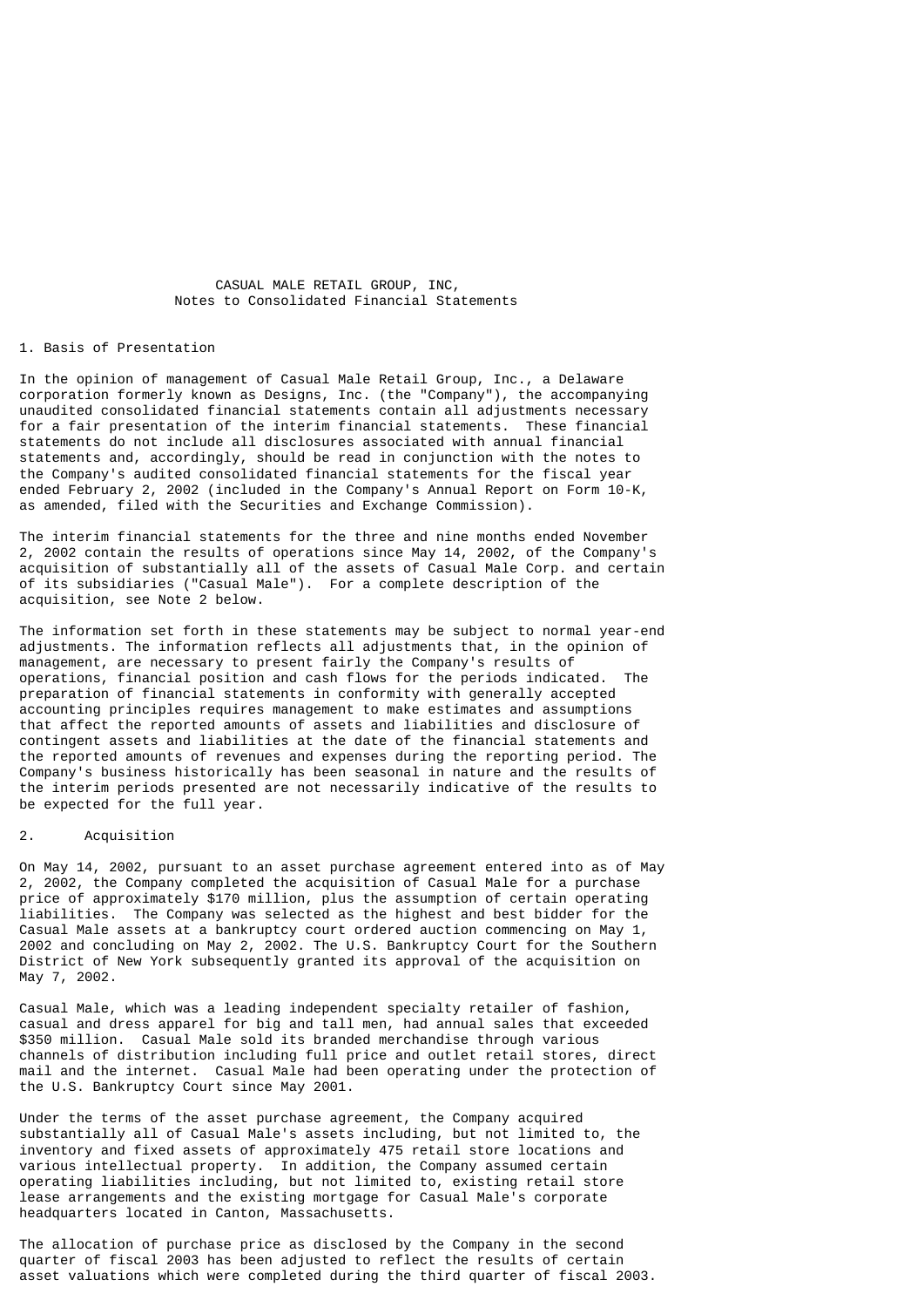The revised allocation of purchase price as of November 2, 2002 (subject to further adjustments) was as follows:

|                                                       | Debit(Credit)  |
|-------------------------------------------------------|----------------|
|                                                       | (in thousands) |
| Cash and cash equivalents                             | \$190          |
| Accounts receivable                                   | 1,473          |
| Merchandise inventory                                 | 71,705         |
| Prepaid expenses                                      | 3,832          |
| Property and equipment                                | 46,629         |
| Other assets                                          | 6,798          |
| Goodwill                                              | 39,049         |
| Casual Male trademark                                 | 35,000         |
| Customer lists                                        | 1,600          |
| Accounts payable                                      | (17, 728)      |
| Accrued expenses and other current liabilities        | (6, 979)       |
| Accrual for estimated transaction and severance costs | (8, 417)       |
| Mortgage note                                         | (12, 151)      |
|                                                       |                |

Total cash paid for assets acquired and liabilities assumed \$ 161,004

The Casual Male acquisition, along with the payment of certain related fees and expenses, was completed with funds provided by: (i) approximately \$30.2 million in additional borrowings from the Company's amended three-year \$120.0 million senior secured credit facility with the Company's bank, Fleet Retail Finance, Inc. ("FRFI"), (ii) \$15.0 million from a three-year term loan with a subsidiary of FRFI, (iii) proceeds from the private placement of \$24.5 million principal amount of 12% senior subordinated notes due 2007 together with detachable warrants to acquire 1,715,000 shares of the Company's common stock at an exercise price of \$.01 per share, and additional detachable warrants to acquire 1,176,471 shares of common stock at an exercise price of \$8.50 per share, (iv) proceeds from the private placement of \$11.0 million principal amount of 5% senior subordinated notes due 2007, (v) approximately \$82.5 million of proceeds from the private placement of approximately 1.4 million shares of common stock and 180,162 shares of newly designated Series B Convertible Preferred Stock, par value \$0.01 per share (which shares were automatically converted on August 8, 2002 into 18,016,200 shares of common stock), and (vi) the assumption of a mortgage note in the principal amount of approximately \$12.2 million.

Below are the pro forma results for the three and nine months ended November 2, 2002, assuming that the acquisition had occurred on February 3, 2002, and the pro forma results for the three and nine months ended November 3, 2001, assuming that the acquisition had occurred on February 4, 2001:

| For the three months ended (unaudited): |  |             |                        |               |    |           |                    |         |                   |
|-----------------------------------------|--|-------------|------------------------|---------------|----|-----------|--------------------|---------|-------------------|
|                                         |  | Casual Male |                        | Designs       |    |           | Total Consolidated |         |                   |
|                                         |  |             | $11/2/02$ $11/3/01(1)$ | 11/2/02       |    | 11/3/01   |                    |         | 11/2/02 11/3/01   |
|                                         |  |             |                        | (in millions) |    |           |                    |         |                   |
| Sales                                   |  | \$74.7      | \$74.0                 | \$<br>50.5    | \$ | 54.3      |                    | \$125.2 | \$128.3           |
| Gross Margin<br>Selling, general        |  | 31.8        | 32.4                   | 11.8          |    | 12.6      |                    | 43.6    | 45.0              |
| and administrative                      |  | 28.0        | 30.1                   | 10.4          |    | 10.2      |                    | 38.4    | 40.3              |
| Restructuring Reserve                   |  |             |                        |               |    |           |                    |         |                   |
| Depreciation and                        |  |             |                        |               |    |           |                    |         |                   |
| Amortization                            |  | 1.5         | 1.5                    | 0.8           |    | 1.1       |                    | 2.3     | 2.6               |
| Interest Expense                        |  | 2.6         | 2.6                    | 0.5           |    | 0.4       |                    | 3.1     | 3.0               |
| Pre-tax income(loss) $$ (0.3)$          |  |             | \$(1.8)                | \$<br>0.1     |    | 0.9<br>\$ | \$                 |         | $0.2)$ \$ $(0.9)$ |

| For the nine months ended (unaudited): |         |                        |                     |                    |
|----------------------------------------|---------|------------------------|---------------------|--------------------|
|                                        |         | Casual Male            | Designs             | Total Consolidated |
|                                        |         | $11/2/02$ $11/3/01(1)$ | 11/2/02(2) 11/3/01  | 11/2/02 11/3/01    |
|                                        |         |                        | (in millions)       |                    |
| Sales                                  | \$234.4 | \$233.5                | $$129.2$ $$141.4$   | \$363.6<br>\$374.9 |
| Gross Margin                           | 99.3    | 98.6                   | 25.2<br>35.1        | 133.7<br>124.5     |
| Selling, general                       |         |                        |                     |                    |
| and administrative                     | 88.2    | 89.5                   | 29.5<br>30.0        | 119.5<br>117.7     |
| Restructuring Reserve                  |         |                        | 8.0                 | 8.0                |
| Depreciation and                       |         |                        |                     |                    |
| Amortization                           | 5.7     | 5.9                    | 3.9<br>3.7          | 9.4<br>9.8         |
| Interest Expense                       | 7.6     | 9.5                    | 1.5<br>1.4          | 11.0<br>9.0        |
| Pre-tax income(loss) $$ (2.2)$         |         | \$(6.3)                | \$(17.4)<br>\$(0.3) | \$(19.6) \$(6.6)   |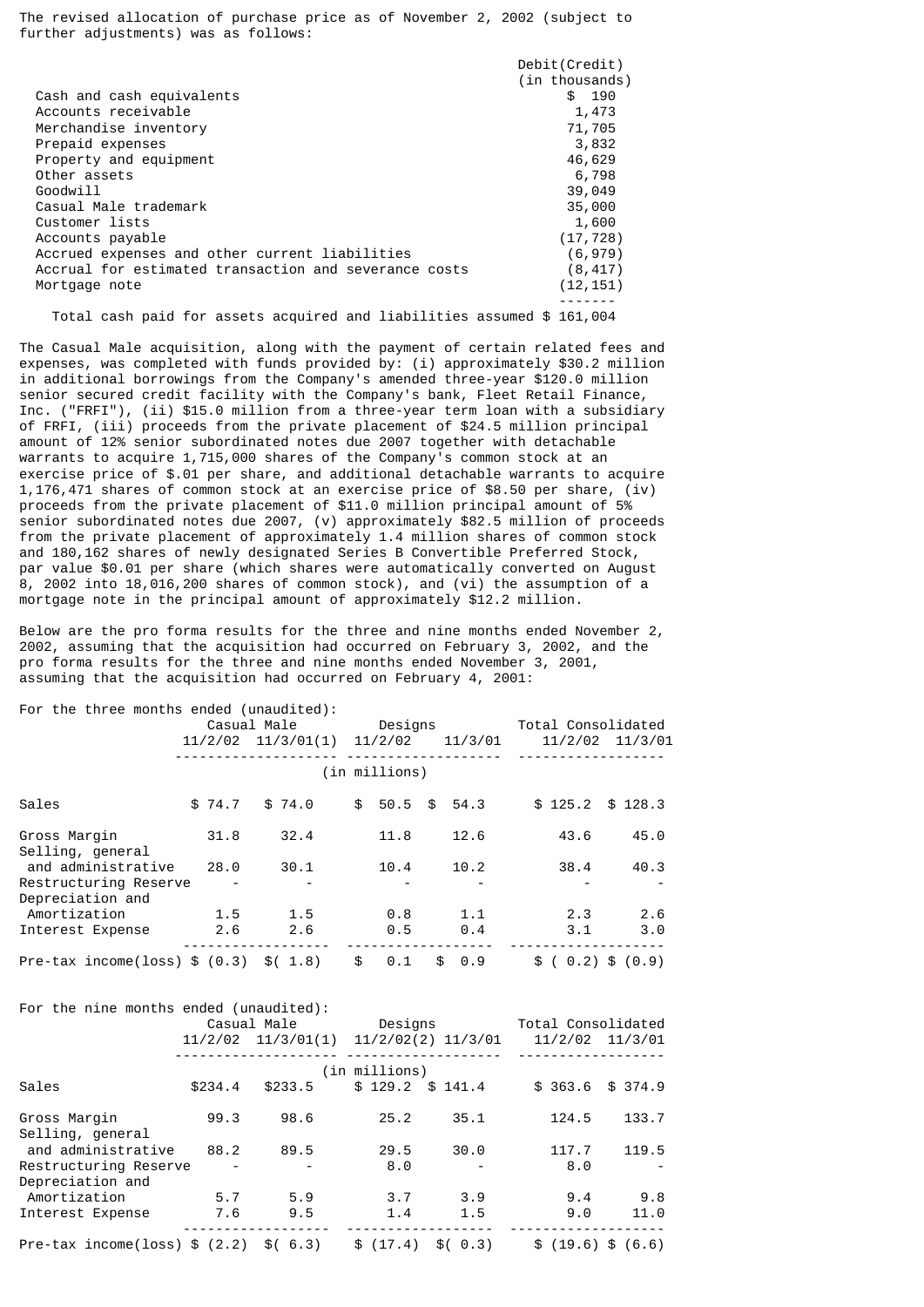- (1) Adjusted to eliminate the results of operations for closed store locations, which were not purchased by the Company.<br>(2) Includes the impact of restructuring charges tota
- Includes the impact of restructuring charges totaling \$11.0 million related to the downsizing of the Levi's(r)/Dockers(r) business which were recorded by the Company during the second quarter of fiscal 2003.

The pro forma results have been prepared based on available information, using assumptions that the Company's management believes are reasonable. The results do not purport to represent the actual results of operations that would have occurred if the acquisition had occurred on the dates specified. The above results are also not necessarily indicative of the results that may be achieved in the future.

The Company anticipates total annualized cost savings and synergies of approximately \$20 to \$25 million. Through the end of the third quarter of fiscal 2003, the Company has begun to realize benefits from approximately \$12 million of these projected annualized savings as a result of overhead cost reductions and the integration of the Casual Male business with the former Designs business. The above pro formas do not reflect these anticipated cost savings except to the extent that such costs have been realized.

### 3. Debt

#### Revolver - --------

The Company has a credit facility with Fleet Retail Finance Inc., which was most recently amended on May 4, 2002 in connection with the financing of the Casual Male acquisition (the "Amended Credit Agreement"). The Amended Credit Agreement, which expires May 14, 2005, principally provides for a total commitment of \$120 million with the ability for the Company to issue documentary and standby letters of credit of up to \$20 million. The Company's ability to borrow under the facility is determined using an availability formula based on eligible assets. The Company's obligations under the Amended Credit Agreement continue to be secured by a lien on all of its assets. The Amended Credit Agreement continues to include certain covenants and events of default customary for credit facilities of this nature, including change of control provisions and limitations on payment of dividends by the Company.

At November 2, 2002, the Company had outstanding borrowings of approximately \$80.5 million under this credit facility. Outstanding standby letters of credit were \$325,000 and outstanding documentary letters of credit were approximately \$506,000 at November 2, 2002. Average borrowings outstanding under this facility during the first nine months of fiscal 2003 were approximately \$53.0 million, resulting in an average unused excess availability of approximately \$12.8 million during the first nine months of fiscal 2003. At November 2, 2002, the unused availability was \$16.7 million. The Company was in compliance with all debt covenants under the Amended Credit Agreement at November 2, 2002.

# Long-Term Debt

- -------------- Components of Long-term debt are as follows: (in thousands)

| Term Loan                              | \$15,101 |
|----------------------------------------|----------|
| 12% senior subordinated notes due 2007 | 15,806   |
| 5% senior subordinated notes due 2007  | 11,000   |
| Mortgage note                          | 11,815   |
|                                        |          |
| Total long-term debt                   | 53,722   |
| Less: current portion of mortgage note | (857)    |
|                                        |          |
| Long-term debt, less current portion   | \$52,865 |

On May 14, 2002, the Company entered into a three-year term loan with Back Bay Capital, a subsidiary of Fleet Retail Finance, Inc. Interest on the term loan includes a 12% coupon, 3% paid-in-kind and a 3% annual commitment fee, for a total annual yield of 18%.

In May 2002, the Company also issued \$24.5 million principal amount of 12% senior subordinated notes through private placements. The carrying value of \$15.8 million is net of the assigned value of unamortized warrants to acquire 1,715,000 shares of common stock at an exercise price of \$0.01 per share and additional detachable warrants to acquire 1,176,471 shares of common stock at an exercise price of \$8.50 per share. The total assigned value of the warrants of approximately \$9.6 million, which has been reclassified to equity, is being amortized over the five-year life of the notes as interest expense. At November 2, 2002, the unamortized value of the warrants was \$8.7 million.

In addition, in May 2002 the Company also issued \$11.0 million principal amount of 5% senior subordinated notes through a private placement with the Kellwood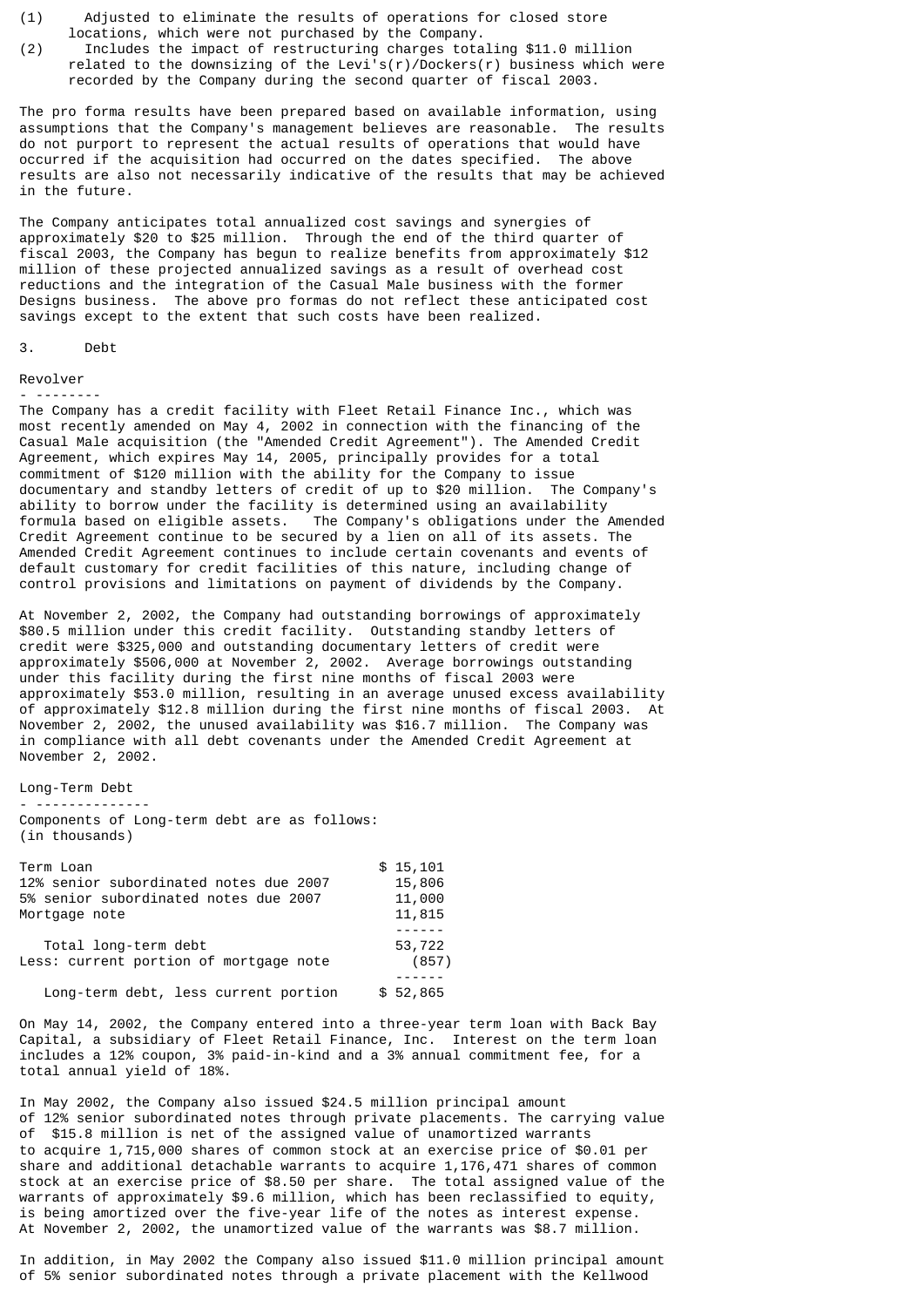Company, with whom the Company has entered into a product sourcing agreement. Beginning at the end of the second quarter of fiscal 2004, the Company will make principal payments in the amount of \$625,000 per quarter through the remaining term of the notes. Accrued interest is payable quarterly.

In connection with the Casual Male acquisition, the Company also assumed an outstanding mortgage note for real estate and buildings located in Canton, Massachusetts. The mortgage note, which bears interest at 9%, had an outstanding principal balance of \$11.8 million at November 2, 2002.

#### 4. Equity

Series B Preferred Stock Conversion and Issuance of Warrants

- ------------------------------------------------------------

In connection with the Casual Male acquisition, the Company issued 180,162 shares of its Series B Convertible Preferred Stock through private placements. On August 8, 2002, all 180,162 shares of the Series B Convertible Preferred Stock were automatically converted into 18,016,200 shares of the Company's common stock. No value was assigned to this conversion feature since the price paid on that date for one share of preferred stock was the same price as the price at which 100 shares of common stock could be purchased on the date of the transaction.

Warrants to purchase common stock of the Company were also issued in connection with the acquisition. As part of the private placement of the Company's 12% senior subordinated notes, the Company issued warrants to purchase 1,715,000 shares of common stock at an exercise price of \$0.01 per share and additional warrants to purchase 1,176,471 shares of common stock at an exercise price of \$8.50 per share. The Company has assigned a value, based on the Black Scholes model, of \$9.6 million for these warrants. The value of the warrants has been reflected as a component of stockholders' equity and is being amortized over the

term of the corresponding debt, which is five years. Also, as part of the equity financing, the Company issued to its investment advisor warrants to purchase 500,000 shares of common stock at an exercise price of \$4.25 per share. The total assigned value of these warrants of \$1.2 million has been reflected as a cost of raising equity at August 3, 2002. All warrants are immediately exercisable.

At November 2, 2002, warrants to purchase 927,500 shares of the Company's common stock at an exercise price of \$0.01 remained outstanding and all of the warrants to purchase shares of the Company's common stock at exercise prices of \$4.25 and \$8.50 per share described above were outstanding.

# Earnings Per Share

- ------------------ Statement of Financial Accounting Standards No. 128, "Earnings Per Share," requires the computation of basic and diluted earnings per share. Basic earnings per share is computed by dividing net income (loss) by the weighted average number of shares of common stock outstanding during the respective period. Diluted earnings per share is determined by giving effect to the exercise of stock options and certain warrants using the treasury stock method. The following table provides a reconciliation of the number of shares outstanding for basic and diluted earnings per share.

| For the:<br>(In thousands)                                                                                                                                                                                                                                           | Three months ended Nine months ended<br>11/2/02 11/3/01 11/2/02 11/3/01 |        |        |        |
|----------------------------------------------------------------------------------------------------------------------------------------------------------------------------------------------------------------------------------------------------------------------|-------------------------------------------------------------------------|--------|--------|--------|
| Basic weighted average common<br>shares outstanding                                                                                                                                                                                                                  | 33,984                                                                  | 14,492 | 21,633 | 14,476 |
| Stock options, excluding the effect<br>of anti-dilutive options and warrants<br>totaling 1,036 shares for the three<br>months ended November 2, 2002 and 1,075<br>and 600 shares for the nine months ended<br>November 2, 2002 and November 3, 2001,<br>respectively |                                                                         | 573    |        |        |
|                                                                                                                                                                                                                                                                      |                                                                         |        |        |        |
| Diluted weighted average common<br>shares outstanding                                                                                                                                                                                                                | 33,984                                                                  | 15,065 | 21,633 | 14,476 |

The following potential common stock equivalents were excluded from the computation of diluted earnings per share, in each case, because the exercise price of such options and warrants was greater than the average market price per share of Common Stock for the periods reported:

|                | Three months ended Nine months ended |  |
|----------------|--------------------------------------|--|
| (In thousands) | 11/2/02 11/3/01 11/2/02 11/3/01      |  |
|                |                                      |  |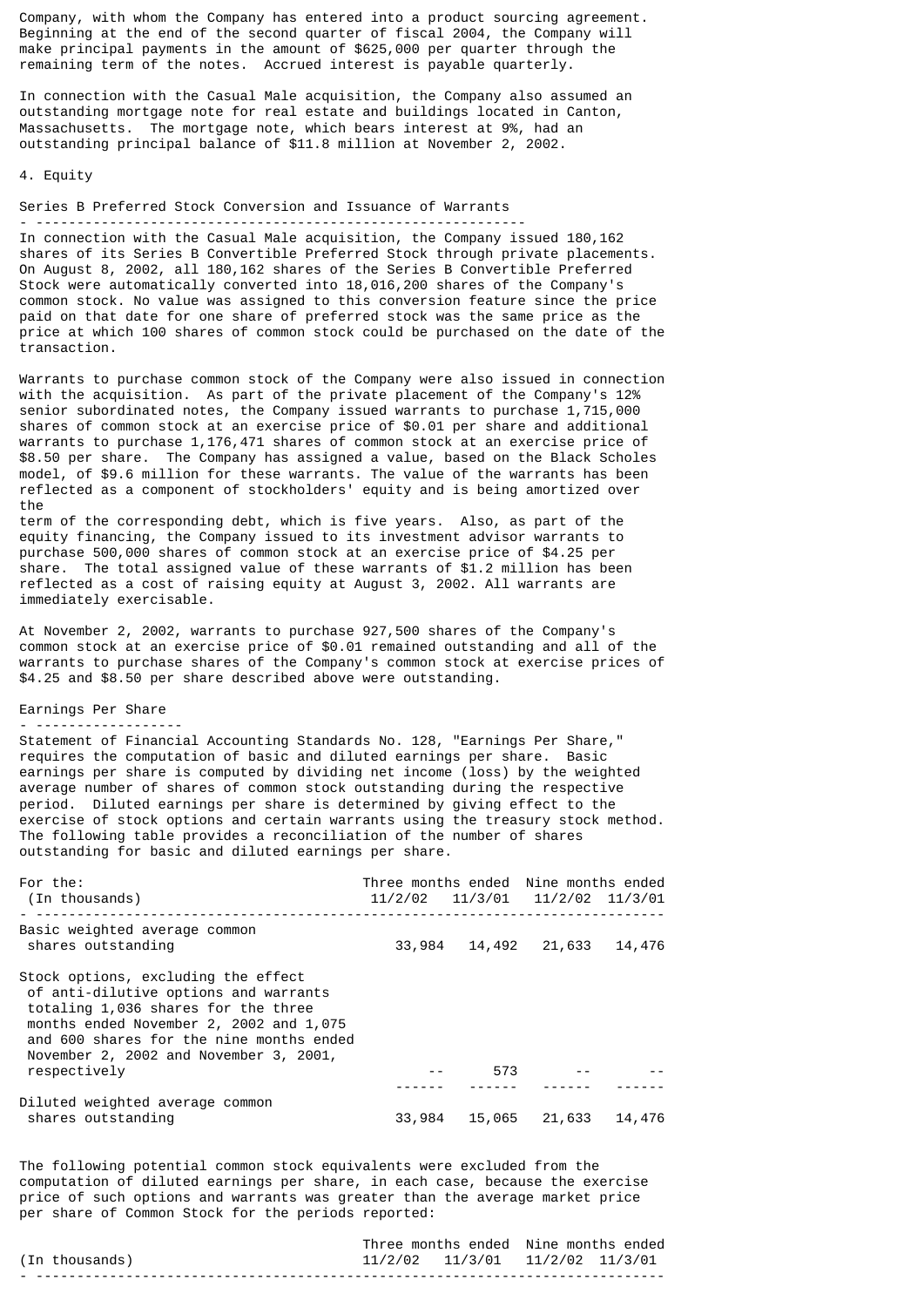| Stock Options | 1,140 | 458                               | 143   | 458    |
|---------------|-------|-----------------------------------|-------|--------|
| Warrants      | 1,676 | <b>Contract Contract Contract</b> | 1,176 | $\sim$ |

# 5. Restructuring, Store Closing and Impairment of Assets

During the second quarter of fiscal 2003, the Company recorded charges totaling \$11.0 million related to the Company's restructuring of its Levi's(r)/Dockers(r)business and the integration of the Casual Male operations. Of the total \$11.0 million in restructuring charges, \$4.5 million related to the impairment of assets of 38 stores which are among the 34 to 40 Levi's(r) and Dockers(r) stores that the Company intends to close over the next several years and \$3.0 million related to inventory losses. The \$3.0 million provision for inventory was included in gross margin on the statement of operations for the nine months ended November 2, 2002. In addition, the charge included \$3.5 million related to the integration plan to combine the operations of Casual Male with that of the Company, which included relocating the Company's distribution facility and corporate offices to Canton, Massachusetts.

Of the total charge of \$11.0 million, the total non-cash costs represented approximately \$7.5 million of the charge, with the remaining consisting of the cash costs for integration expense and the inventory costs of liquidating stores. Of the total \$11.0 million charge, \$7.5 million, which was related to impairment of assets for store closings and the write-off of certain other assets in connection with the relocation of the Company's headquarters and distribution facility, was reflected as a reduction in Property, Plant and Equipment, and \$3.5 million was recorded as a write-down of inventory on the Consolidated Balance Sheet at August 3, 2002. At November 2, 2002, the remaining reserve was \$2.8 million, which primarily related to inventory reserves of \$2.3 million and severance and other costs of \$500,000.

### 6. Income Taxes

As the result of the Company recording the above restructuring charges in the second quarter of fiscal 2003 and the anticipated impact of the charges on the Company's full year results, no income tax benefit was recognized for the nine months ended November 2, 2002.

Realization of the Company's existing deferred tax assets, which relate principally to federal net operating loss carryforwards that expire from 2017 through 2022 is dependent on generating sufficient taxable income in the nearterm. At November 2, 2002, the Company evaluated the realizability of its existing deferred tax assets, net of a previously established valuation allowance, and concluded that no additional increase in the valuation allowance was necessary at November 2, 2002.

# 7. Minority Interest

In March 2002, the Company entered into joint venture with Ecko Complex, LLC("EcKo") under which the Company, a 50.5% partner, would own and manage retail outlet stores bearing the name EcKo Unltd. and featuring EcKo(r) brand merchandise. EcKo, a 49.5% partner, will contribute to the joint venture the use of its trademark and the merchandise requirements, at cost, of the retail outlet stores. The Company will contribute all real estate and operating requirements of the retail outlet stores, including but not limited to, the real estate leases, payroll needs and advertising. Each partner will share in the operating profits of the joint venture, after each partner has received reimbursements for its cost contributions. Under the terms of the agreement, the Company must maintain a prescribed store opening schedule and open 75 stores over a six-year period in order to maintain the joint venture exclusivity. At certain times during the term of the agreement, the Company may exercise a put option to sell its share of the retail joint venture, and EcKo has an option to acquire the Company's share of the retail joint venture at a price based on the performance of the retail outlet stores.

As of November, 2, 2002, the Company's investment in the joint venture was approximately \$900,000.

# 8. Proposed Divestiture of Subsidiary

Subsequent to the end of the third quarter of fiscal 2003, LP Innovations, Inc. ("LPI"), the Company's loss prevention services subsidiary, filed with the Securities and Exchange Commission a registration statement on Form S-1 to register common stock and warrants proposed to be distributed to the Company's stockholders and optionholders, in anticipation of a divestiture of LPI. The Company expects the completion of the registration process and distribution of the shares before the end of fiscal 2003 at which time LPI will become a standalone and separately traded company. No shares of LPI common stock have been registered under the Securities Act of 1933, as amended, and may not be offered or sold in the United States absent such registration and compliance with any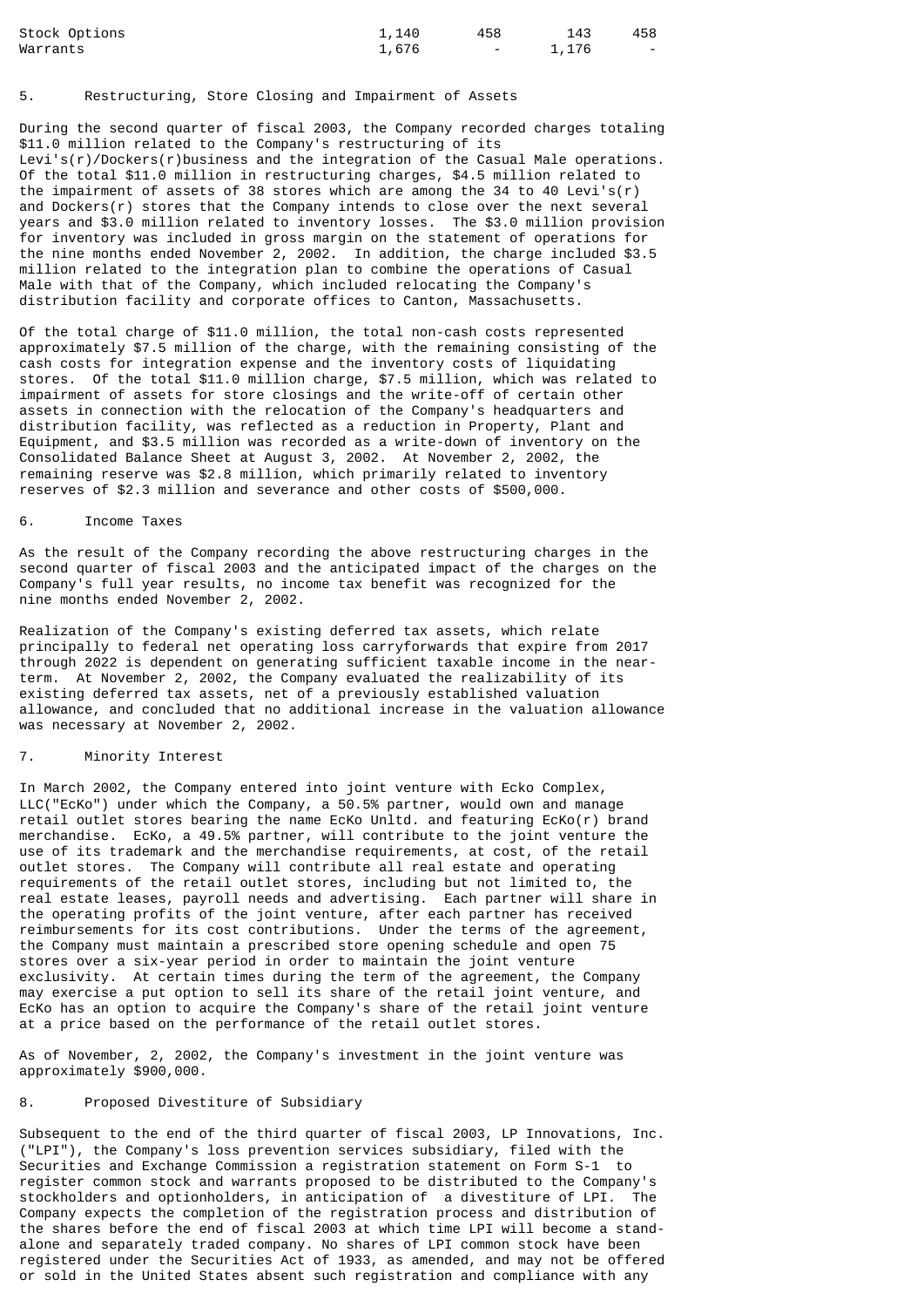applicable state securities laws. The business of LPI, which provides loss prevention services and system solutions primarily to the retail industry, is a subsidiary of the business that was acquired as part of the Casual Male acquisition.

# Part I. Item 2. Management's Discussion and Analysis of Financial Condition and Results of Operations

#### SUMMARY OF SIGNIFICANT FISCAL 2003 EVENTS

#### Acquisition

On May 14, 2002, the Company completed the acquisition of substantially all of the assets of Casual Male Corp. and certain subsidiaries ("Casual Male") for a purchase price of approximately \$170 million, plus the assumption of certain operating liabilities. The Company was selected as the highest and best bidder at a bankruptcy court ordered auction commencing on May 1, 2002 and concluding on May 2, 2002. The U.S. Bankruptcy Court for the Southern District of New York subsequently granted its approval of the acquisition on May 7, 2002.

Casual Male was a leading independent specialty retailer of fashion, casual and dress apparel for big and tall men, with annual sales that exceeded \$350 million. Casual Male sold its branded merchandise through various channels of distribution including full price and outlet retail stores, direct mail and the internet. Casual Male had been operating under the protection of the U.S. Bankruptcy Court since May 2001.

Under the terms of the asset purchase agreement, the Company acquired substantially all of Casual Male's assets including, but not limited to, the inventory and fixed assets of approximately 475 retail store locations and various intellectual property. In addition, the Company assumed certain operating liabilities including, but not limited to, existing retail store lease arrangements and the existing mortgage for Casual Male's corporate office located in Canton, Massachusetts.

#### Corporate Name Change

In view of the significance of the Casual Male acquisition to the growth and future identity of the Company, at the Annual Meeting of Stockholders held on August 8, 2002, the Company's stockholders approved the Board of Directors' recommendation to change the Company's name to "Casual Male Retail Group, Inc." The Company believes that the Casual Male division will be a significant future contributor to the Company's overall business and that this name change was an important step to align the customer and investor identification of the Company with the Casual Male store concept.

# Proposed Divestiture of Subsidiary

On November 27, 2002, subsequent to the end of the third quarter, LP Innovations, Inc. ("LPI"), the Company's loss prevention services subsidiary, filed with the Securities and Exchange Commission a registration statement on Form S-1 to register common stock and warrants proposed to be distributed to the Company's stockholders and optionholders, in anticipation of a divestiture of LPI. The Company expects the completion of the registration process and distribution of the shares before the end of fiscal 2003 at which time LPI will become a stand-alone and separately traded company. No shares of LPI common stock have been registered under the Securities Act of 1933, as amended, and may not be offered or sold in the United States absent such registration and compliance with any applicable state securities laws. The business of LPI, which provides loss prevention services and system solutions primarily to the retail industry, is a subsidiary of the business that was acquired as part of the Casual Male acquisition.

### Restructuring, Store Closing and Impairment of Assets

During the second quarter of fiscal 2003, as a result of the continued erosion of the Levi Strauss & Co. brands in the marketplace and Levi Strauss & Co.'s inability to provide the Company with a balanced assortment of products for the Company's Levi's(r)/Dockers(r) outlet stores, the Company implemented an aggressive plan to downsize its Levi's(r) and Dockers(r) businesses. As a result, the Company plans to close between 40 and 45 stores, combine 6 to 8 other stores and reduce the square footage in another 20 to 25 stores. By the end of fiscal 2003, the Company expects to have closed 17 of these Levi's(r)/Dockers(r) outlet stores while continuing to work on closing the remaining 23 to 28 stores.

As a result, in the second quarter of fiscal 2003, the Company recorded \$11.0 million in restructuring charges. Of the total charge of \$11.0 million, \$4.5 million related to the impairment of assets for 38 stores which are among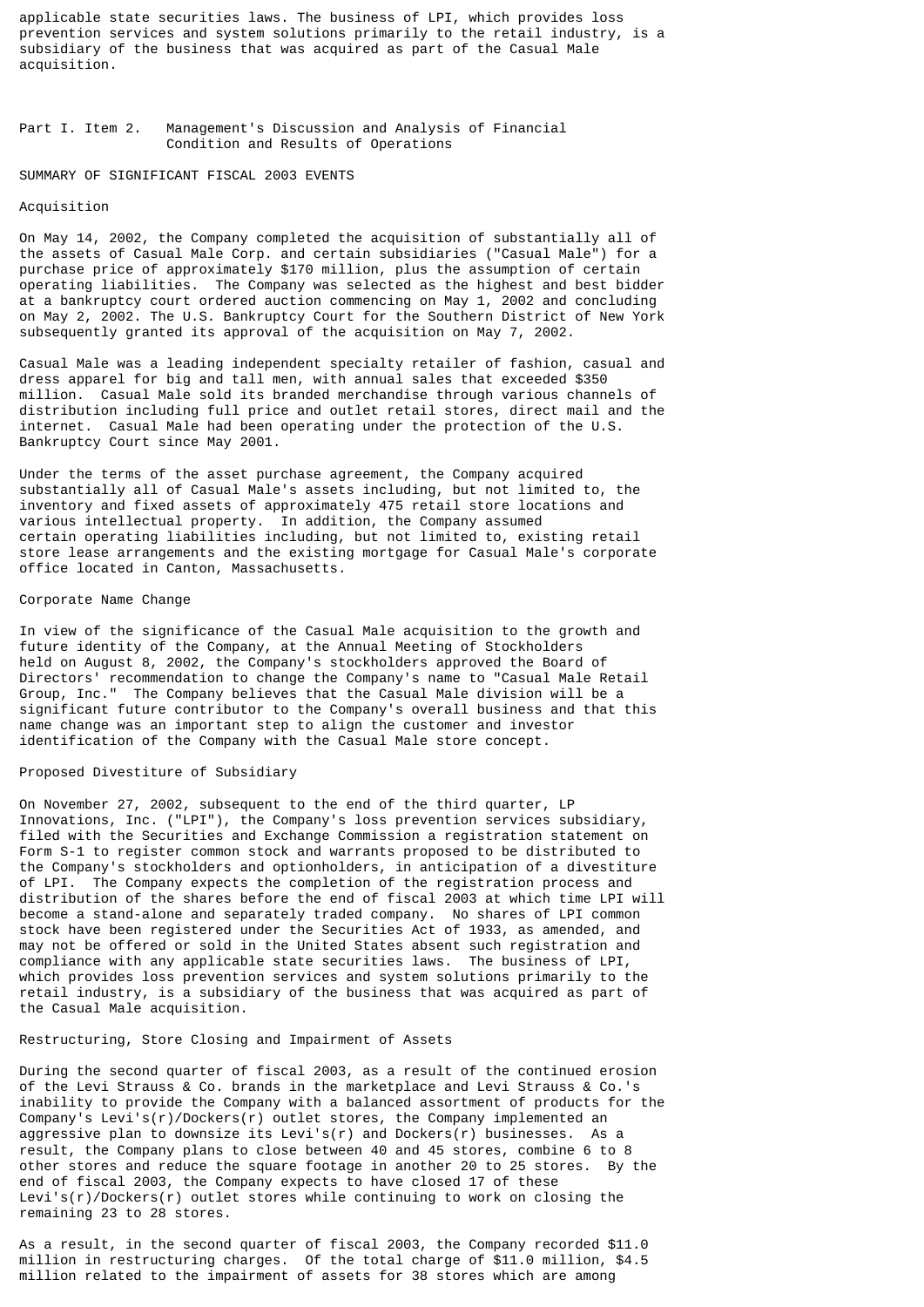in the 34 to 40 stores that the Company intends to close over the next several years and \$3.0 million related to inventory costs to close the initial 15 to 20 stores. In addition, the restructuring charge included \$3.5 million related to the integration plan to combine the operations of Casual Male with that of the Company, which included relocating the Company's distribution facility and corporate offices to Canton, Massachusetts. Of the total charge of \$11.0 million, the total non-cash costs represented approximately \$7.5 million, with the remainder consisting of cash costs for integration expenses and the inventory costs of liquidating stores.

#### RESULTS OF OPERATIONS

The Company's results of operations for the three and nine months ended November 2, 2002 include the results, since May 14, 2002, of the Company's acquisition of Casual Male.

### Sales

Total sales for the third quarter of fiscal 2003, which ended November 2, 2002, were \$125.2 million as compared to \$54.3 million in the third quarter of fiscal 2002. The Casual Male stores, including catalog and internet sales, represented approximately \$74.7 million, or 60% of the total sales, for the third quarter of fiscal 2003. The Casual Male business achieved a comparable store sales increase of 0.2% for the third quarter.

For the nine months ended November 2, 2002, total sales were \$277.3 million as compared to \$141.4 million in the prior year. The Casual Male business represented \$148.1 million, or 53% of the total sales for the nine months ended November 2, 2002. For the period from May 14, 2002 to November 2, 2002, the Casual Male business achieved a comparable store sales increase of approximately 1.9% when compared to the corresponding period in the prior year.

The Company's Levi's(r)/Dockers(r) business had comparable store sales decreases of 13.2% and 12.9% for the three and nine months ended November 2, 2002, respectively. The Company is working closely with Levi Strauss & Co. on addressing the current product issues that the Company is experiencing and expects to see improvements beginning in the Spring of 2003. These improvements include the introduction of the Company's own private label tops for the Levi's outlets and higher margin product offerings. However, many of these actions will not take effect until fiscal 2004. As a result, in the second quarter of fiscal 2003, based on the Company's Levi's(r) and Dockers(r) businesses continuing to show significant negative trends, the Company determined that it needed to downsize the Levi's(r)/Dockers(r) chain, as discussed in more detail above under "Restructuring, Store Closing and Impairment of Assets". Once the Company's plan to downsize the Levi's(r)/Dockers(r) business is complete, the remaining Levi's(r)/Dockers(r) business will represent less than 20% of the combined sales of the Company.

# Gross Profit Margin

The following table shows the gross margin percentages, including occupancy costs, for the three and nine months ended November 2, 2002 and November 3, 2001 and the percentage point change over the prior year:

|                            | November 2, 2002 November 3, 2001 |        |       | Change |       |
|----------------------------|-----------------------------------|--------|-------|--------|-------|
| For the three months ended |                                   | .34.4% | 23.3% |        | 11.1% |
| For the nine months ended  |                                   | .31.4% | 24.8% |        | 6.6%  |

The increase in gross margin for the three and nine months ended November 2, 2002 as compared to the corresponding periods in the prior year was due to the higher merchandise margins generated by the Company's Casual Male business. The 11.1 percentage point increase in gross margin for the three months ended November 2, 2002 was solely due to the Casual Male business, the gross margin rate for the Levi's(r)/Dockers(r) business for the third quarter of fiscal 2003 remained unchanged as compared to the prior year. For the nine months ended November 2, 2002, the gross margin rate increased 6.6 percentage points which was a combination of a 12.1 percentage point increase from the Casual Male business offset by a 5.5 percentage point decrease in the Levi's(r)/Dockers(r) business.

The deterioration of the Levi's(r) brands in the marketplace, coupled with Levi Strauss & Co.'s inability to provide an adequate balance of merchandise, has caused the Company to maintain an aggressive promotional posture in an effort to improve sales and liquidate inventory. This increase in promotional activity as compared to prior periods has had a negative impact on merchandise margins.

The Casual Male business has been a significant benefit to the Company's overall gross margin rates. Casual Male has a substantial portion of private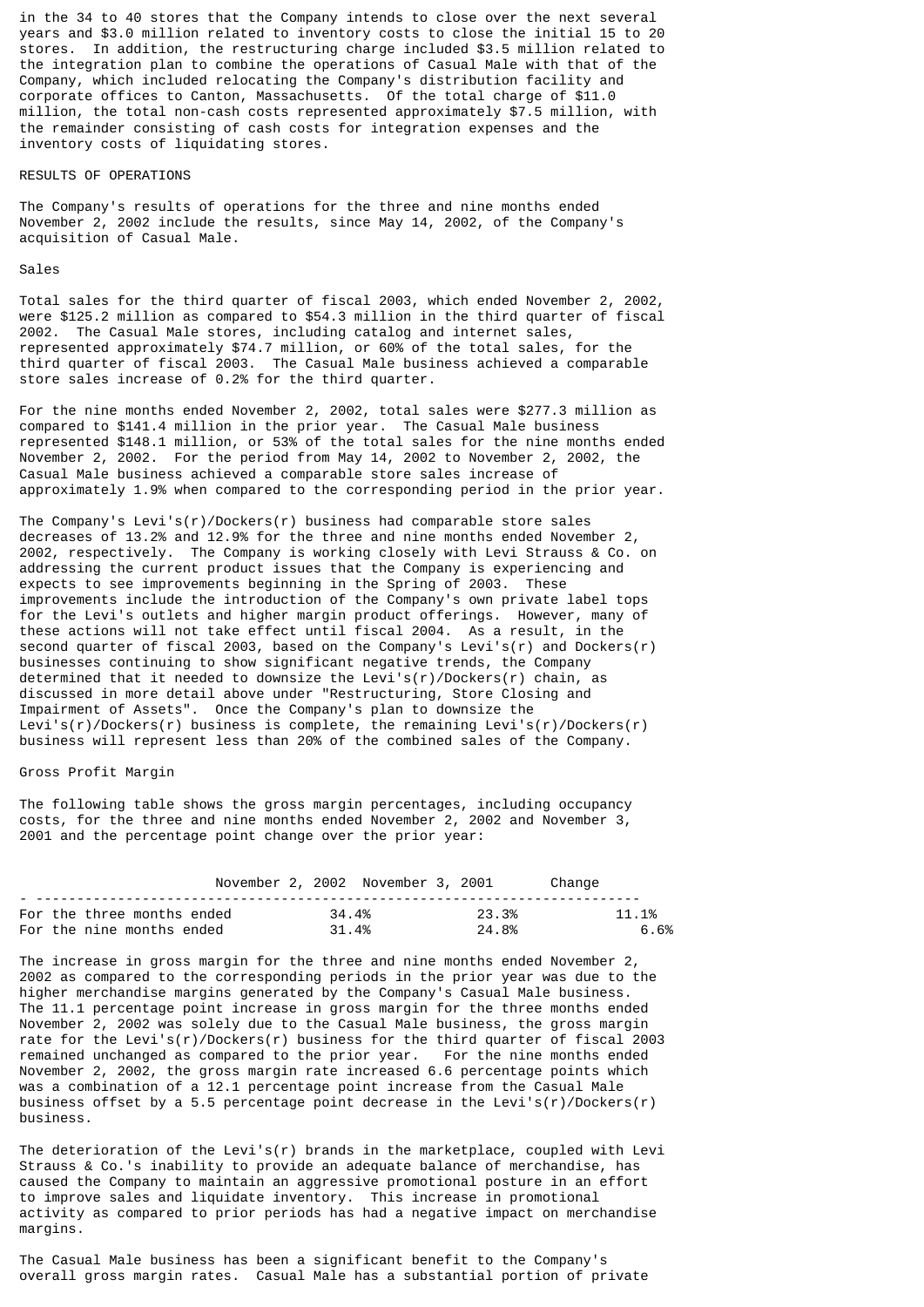label merchandise, which by its nature produces higher gross margins. In addition, due to the limited competition in the Big and Tall market, the Company's promotional rates trend lower than the men's apparel industry in general.

Included in gross margin for the nine months ended November 2, 2002 was \$3.0 million in inventory reserves recorded during the second quarter of fiscal 2003 in connection with the Company's plan to downsize its Levi's(r)/Dockers(r) business. The \$3.0 million related specifically to the liquidation of inventory in the stores that the Company will be closing over the next twelve to eighteen months.

### Selling, General and Administrative Expenses

Selling, general and administrative ("SG&A") expenses for the three months ended November 2, 2002 were 30.2% of sales as compared to 18.8% for the corresponding period in the prior year. For the nine months ended November 2, 2002, SG&A expenses were 29.2% as compared to 21.2% for the corresponding period in the prior year.

The increase in SG&A as a percent to sales for the three and nine months ended November 2, 2002 was due principally to the addition of the Casual Male cost structure to the Company's existing low cost base. The Company has started to implement several cost reduction and synergy initiatives which the Company expects will ultimately result in savings in the range of \$20 to \$25 million on an annualized basis. Since the acquisition in May 2002, approximately \$12 million in annualized savings have started to be realized.

### Depreciation and Amortization

Depreciation and amortization expense for the three and nine months ended November 2, 2002 increased over the corresponding periods for the prior year due to the addition of approximately \$46.6 million in assets acquired in connection with the Casual Male acquisition, offset partially by the \$3.0 million in impaired assets which the Company wrote off in connection with the restructuring charge recorded in the second quarter of fiscal 2003.

#### Interest Expense, Net

Net interest expense was \$3.2 million for the three months ended November 2, 2002 as compared to \$440,000 for the corresponding period in the prior year. For the nine months ended November 2, 2002, net interest expense was \$6.2 million as compared to \$1.5 million for the corresponding period in the prior year. The significant increase in interest expense for both the three and nine months ended November 2, 2002 was due to the increased debt levels of the Company as a result of the acquisition of Casual Male. Approximately \$90 million of new debt was issued in connection with the acquisition of Casual Male. The interest rate incurred on this additional debt averaged approximately 8.3% on an annualized basis.

#### Income Taxes

As the result of the Company recording \$11.0 million in restructuring charges in the second quarter of fiscal 2003 related to the downsizing of the Levi's( $\overline{r}$ ) and Dockers(r) businesses and the anticipated impact of the charges on the Company's full year results, no income tax benefit was recognized for the nine months ended November 2, 2002.

Realization of the Company's existing deferred tax assets, which relate principally to federal net operating loss carryforwards that expire from 2017 through 2022 is dependent on generating sufficient taxable income in the near term. At November 2, 2002, the Company evaluated the realizability of its existing deferred tax assets, net of a previously established valuation allowance, and concluded that no additional increase in the valuation allowance was necessary at November 2, 2002.

#### Net Loss

For the three months ended November 2, 2002, the Company reported a net loss of \$(330,000) as compared to net income of \$538,000 for the corresponding three months of the prior year. Net loss for the nine months ended November 2, 2002, which included restructuring charges totaling \$11.0 million, was \$(15.0) million as compared to a net loss of \$(117,000) for the nine months ended November 3, 2001. On an operating basis since the acquisition on May 14, 2002, the Casual Male business earned operating income of approximately \$7.3 million for the nine months ended November 2, 2002 while the Levi's(r)/Dockers(r) business generated an operating loss of approximately \$5.0 million for the same period.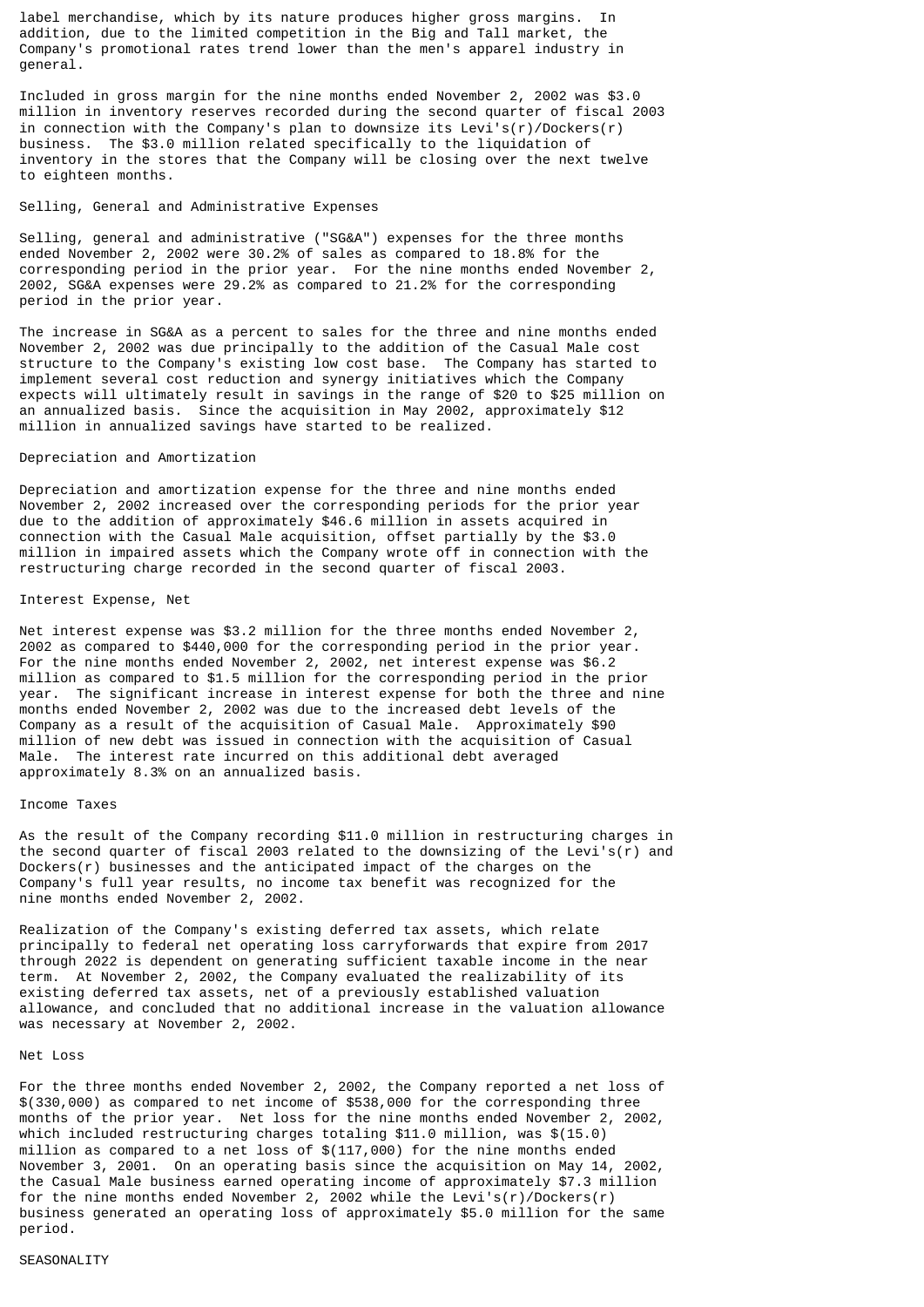Historically, the Company has experienced seasonal fluctuations in revenues and income with increases occurring during the Company's third and fourth quarters as a result of the "Fall" and "Holiday" seasons.

# LIQUIDITY AND CAPITAL RESOURCES

The Company's primary cash needs are for working capital, essentially inventory requirements, and capital expenditures. Specifically, the Company's capital expenditure program includes projects for new store openings, downsizing or combining existing stores, and improvements and integration of its systems infrastructure. For the remainder of fiscal 2003, the Company expects that much of the Company's capital requirements will be used for expansion of its Casual Male business as well as its Ecko Unltd.(r) outlet stores.

As previously discussed, the Company's acquisition of Casual Male in May 2002 was funded through a combination of the issuance of new debt and equity. The Company anticipates that cash flow from operations and availability under the Company's amended \$120 million credit facility with Fleet Retail Finance, Inc. will be sufficient to meet all debt payments and operating needs of its business.

During the first nine months of fiscal 2003, cash used for operations was \$12.9 million as compared to cash used for operations of \$5.3 million for the first nine months of the prior year. This decrease in cash from operations was primarily due to the operating loss and the timing of certain working capital accounts.

At November 2, 2002, total inventory equaled \$143.9 million, compared to \$57.7 million at February 2, 2002. This increase in inventory is principally due to approximately \$72.0 million in inventory acquired in the Casual Male acquisition in addition to the normal inventory acquired in preparation for the holiday selling season. The Company is continuing to focus on reducing its inventory levels, and on a comparative basis, inventory levels are down 15% from the prior year.

Total cash outlays for capital expenditures, net of landlord allowances, for the first nine months of fiscal 2003 were \$6.9 million compared to \$2.6 million during the first nine months of fiscal 2002. During the first nine months of fiscal 2003, the Company opened five new Casual Male stores, twelve new Candies(r) outlet stores, three of which were carve-outs from the Company's existing Levi's(r)/Dockers(r) outlet stores, and six Ecko Unltd.(r) outlet stores.

The Company's expansion plans for the remainder of fiscal 2003 will focus on opening five to six Casual Male stores and investing in the Company's systems infrastructure, as part of its integration plan. Based on the performance of the twelve Candies(r) outlet stores year to date, which has been below the Company's expectations, the Company currently has no plans to open additional Candies(r) outlet stores and will continue to monitor the profitability of the existing twelve locations.

In connection with the Casual Male acquisition, the Company amended its existing credit facility with Fleet Retail Finance, Inc. to provide for a total commitment of \$120.0 million with a \$20.0 million carve-out for standby and documentary letters of credit. This facility will continue to provide the Company with its on-going working cash needs. At November 2, 2002, the Company had borrowings of approximately \$80.5 million outstanding under this credit facility and had outstanding standby letters of credit totaling approximately \$325,000 and outstanding documentary letters of credit of \$506,000, with availability of approximately \$16.7 million.

The Company's working capital at November 2, 2002 was approximately \$17.2 million, compared to \$13.3 million at February 2, 2002. The change in working capital since February 2, 2002 was primarily the result of the Company's acquisition of Casual Male in the second quarter of fiscal 2003.

The foregoing discussion of the Company's results of operations, liquidity, capital resources and capital expenditures includes certain forward-looking information. Such forward-looking information requires management to make certain estimates and assumptions regarding the Company's expected strategic direction and the related effect of such plans on the financial results of the Company. Accordingly, actual results and the Company's implementation of its plans and operations may differ materially from forward-looking statements made by the Company. The Company encourages readers of this information to refer to Exhibit 99.3 to the Company's Form 8-K, filed with the Securities and Exchange Commission on September 17, 2002, which identifies certain risks and uncertainties that may have an impact on future earnings and the direction of the Company.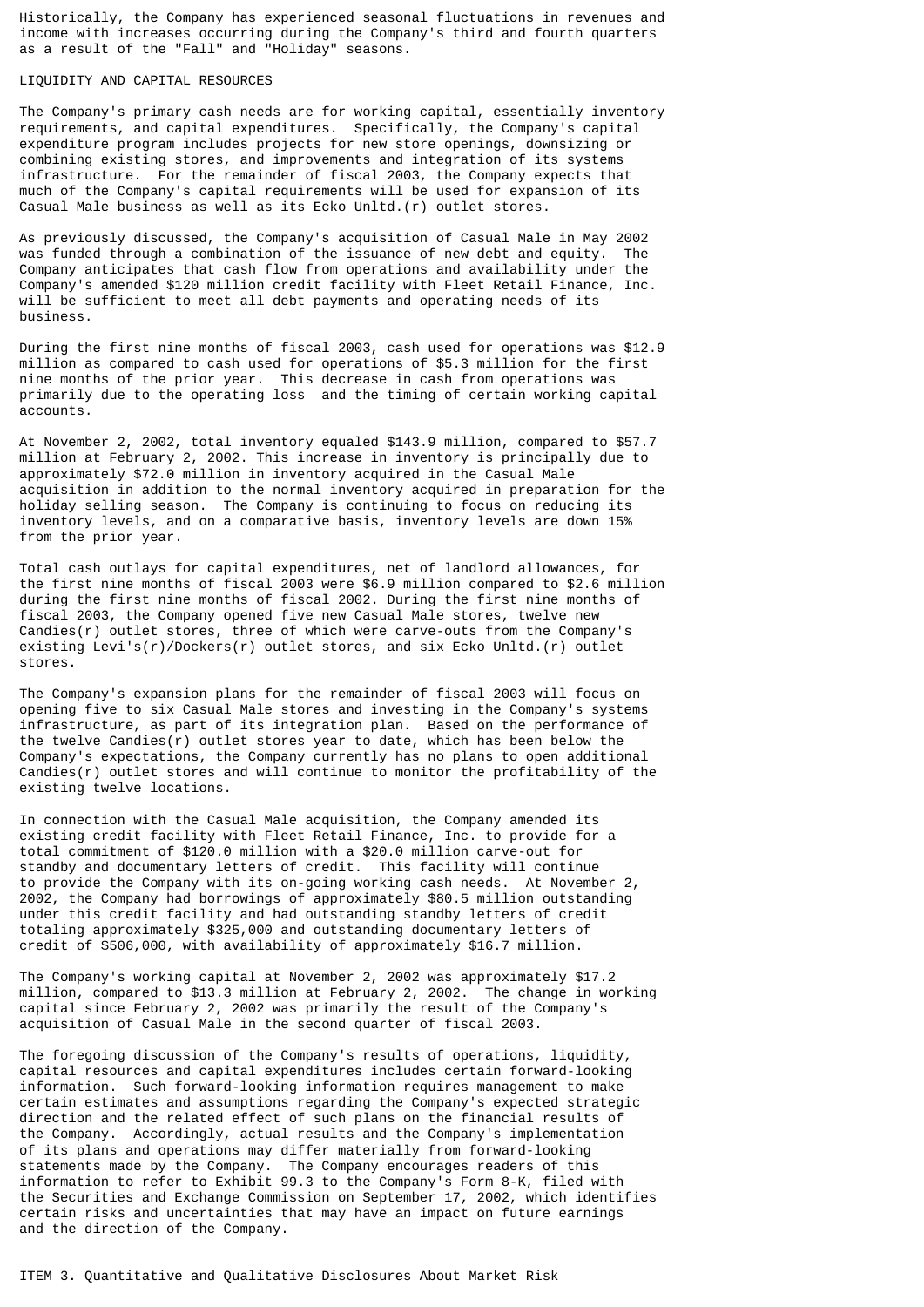In the normal course of business, the financial position and results of operations of the Company are routinely subject to a variety of risks, including market risk associated with interest rate movements on borrowings. The Company regularly assesses these risks and has established policies and business practices to seek to protect against the adverse effect of these and other potential exposures.

The Company utilizes cash from operations and short-term borrowings to fund its working capital needs. Borrowings under the Company's bank credit agreement, which expires in May 2005, bear interest at variable rates based on Fleet National Bank, N.A.'s prime rate or the London Interbank Offering Rate ("LIBOR"). These interest rates at November 2, 2002 were 5.25% for prime based borrowings and included various LIBOR contracts with interest rates ranging from 4.579% to 4.898%. Based upon sensitivity analysis as of November 2, 2002, a 10% increase in interest rates would result in a potential cost to the Company of approximately \$278,000 on an annualized basis. In addition, the Company has available letters of credit as sources of financing for its working capital requirements.

ITEM 4. Controls and Procedures

Based on their evaluation of the registrant's disclosure controls and procedures as of a date within 90 days of the filing of this Report, the Chief Executive Officer and the Chief Financial Officer have concluded that such controls and procedures are effective.

There were no significant changes in the registrant's internal controls or in other factors that could significantly affect such controls subsequent to the date of their evaluation.

Part II. Other Information

ITEM 1. Legal Proceedings

None.

ITEM 2. Changes in Securities and Use of Proceeds

None.

ITEM 3. Default Upon Senior Securities

None.

ITEM 4. Submission of Matters to a Vote of Security Holders

See "Submission of Matters to a Vote of Security Holders" in the Company's Form 10-Q for the Quarterly Period ended August 3, 2002.

ITEM 6. Exhibits and Reports on Form 8-K

A. Reports on Form 8-K:

 A Current Report on Form 8-K/A was filed by the Company on September 11, 2002 to restate Item 7(b) of the Current Report on Form 8-K filed by the Company on May 23, 2002 and amended on May 23, 2002 and June 14, 2002.

 A Current Report on Form 8-K was filed by the Company on September 11, 2002 to put on file the certifications of the Chief Executive Officer and the Chief Financial Officer of the Company accompanying Amendment No. 1 to its Annual Report on Form 10-K for the fiscal year ended February 2, 2002, submitted pursuant to Section 906 of the Sarbanes-Oxley Act of 2002 (18 U.S.C. Section 1350)

 A Current Report on Form 8-K was filed by the Company on September 11, 2002 to put on file the certifications of the Chief Executive Officer and the Chief Financial Officer of the Company accompanying Amendment No. 1 to its Quarterly Report on Form 10-Q for the quarterly period ended May 4, 2002, submitted pursuant to Section 906 of the Sarbanes-Oxley Act of 2002 (18 U.S.C. Section 1350).

 A Current Report on Form 8-K was filed by the Company on September 17, 2002 to put on file the certifications of the Chief Executive Officer and the Chief Financial Officer of the Company accompanying its Quarterly Report on Form 10-Q for the quarterly period ended August 3, 2002, submitted pursuant to Section 906 of the Sarbanes-Oxley Act of 2002 (18 U.S.C. Section 1350).

..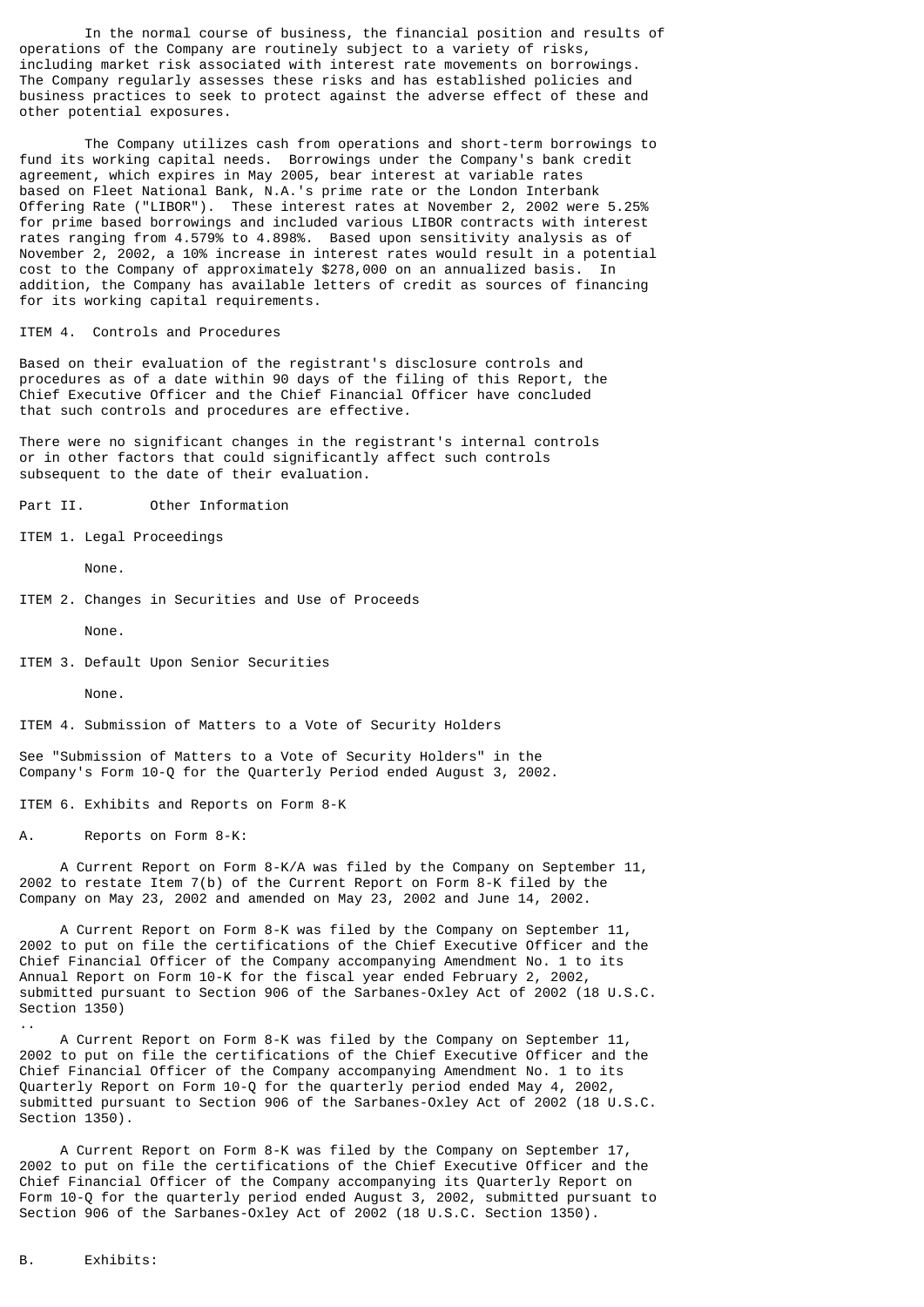- 3.1 Restated Certificate of Incorporation of the Company, as amended (included as Exhibit 3.1 to Amendment No. 3 of the Company's Registration Statement on Form S-1 (No. 33-13402), and incorporated herein by reference).
- 3.2 Certificate of Amendment to Restated Certificate of Incorporation, as amended, dated June 22, 1993 (included as Exhibit 3.2 to the Company's Quarterly Report on Form 10-Q dated June 17, 1996, and incorporated herein by reference).
- 3.3 Certificate of Amendment to Restated Certificate of Incorporation dated August 8, 2002 (included as Exhibit 3.3 to the Company's Quarterly Report on Form 10-Q dated September 17, 2002, and incorporated herein by reference).
- 3.4 Certificate of Designations, Preferences and Rights of a Series of Preferred Stock of the Company established Series A Junior Participating Cumulative Preferred Stock dated May 1, 1995 (included as Exhibit 3.2 to the Company's Annual Report on Form 10-K dated May 1, 1996, and incorporated herein by reference).
- 3.5 Certificate of Designations, Preferences and Relative, Participating, Optional and Other Special Rights of Series B Convertible Preferred Stock dated May 14, 2002 (included as Exhibit 3.1 to the Company's Form 8-K filed on May 23, 2002, and incorporated herein by reference).
- 3.6 By-Laws of the Company, as amended (included as Exhibit 3.4 to the Company's Quarterly Report on Form 10-Q dated December 12, 2000, and incorporated herein by reference).
- 10.1 1992 Stock Incentive Plan, as amended (included as Exhibit 10.1 to the Company's Quarterly Report on Form 10-Q dated September 18, 2001, and incorporated herein by reference). \*
- 10.2 Third Amended and Restated Loan and Security Agreement dated as of May 14, 2002, by and among Fleet Retail Finance, Inc., as Administrative Agent and Collateral Agent, the Lenders identified therein, the Company, as Borrowers' Representative, and the Company and Designs Apparel, Inc., as Borrowers. (included as Exhibit 10.9 to the Company's Current Report on Form 8-K/A filed on May 23, 2002, and incorporated herein by reference).
- 10.3 Consulting Agreement dated as of December 15, 1999 between the Company and George T. Porter, Jr. (included as Exhibit 10.22 to the Company's Annual Report on Form 10-K dated April 28, 2000, and incorporated herein by reference).
- 10.4 Extension to Consulting Agreement, dated as of April 28, 2001, between the Company and Jewelcor Management, Inc. (included as Exhibit 10.15 to the Company's Quarterly Report on Form 10-Q dated September 18, 2001, and incorporated herein by reference).
- 10.5 Extension to Consulting Agreement, dated as of April 28, 2002, between the Company and Jewelcor Management, Inc (included as Exhibit 10.30 to the Company's Quarterly Report on Form 10-Q filed on June 18, 2002, and incorporated herein by reference). \*
- 10.6 Employment Agreement dated as of March 31, 2000 between the Company and David A. Levin (included as Exhibit 10.27 to the Company's Annual Report on Form 10-K dated April 28, 2000, and incorporated herein by reference).
- 10.7 Amendment to Employment Agreement dated as of April 10, 2001 between the Company and David A. Levin (included as Exhibit 10.19 to the Company's Quarterly Report on Form 10-Q dated June 19, 2001, and incorporated herein by reference).
- 10.8 Secured Promissory Note dated as of June 26, 2000 between the Company and David A. Levin (included as Exhibit 10.28 to the Company's Quarterly Report on Form 10-Q dated September 12, 2000, and incorporated herein by reference).
- 10.9 Pledge and Security Agreement dated June 26, 2000 between the Company and David A. Levin (included as Exhibit 10.29 to the Company's Quarterly Report on Form 10-Q dated September 12, 2000, and incorporated herein by reference).
- 10.10 Employment Agreement dated as of August 14, 2000 between the Company and Dennis R. Hernreich (included as Exhibit 10.30 to the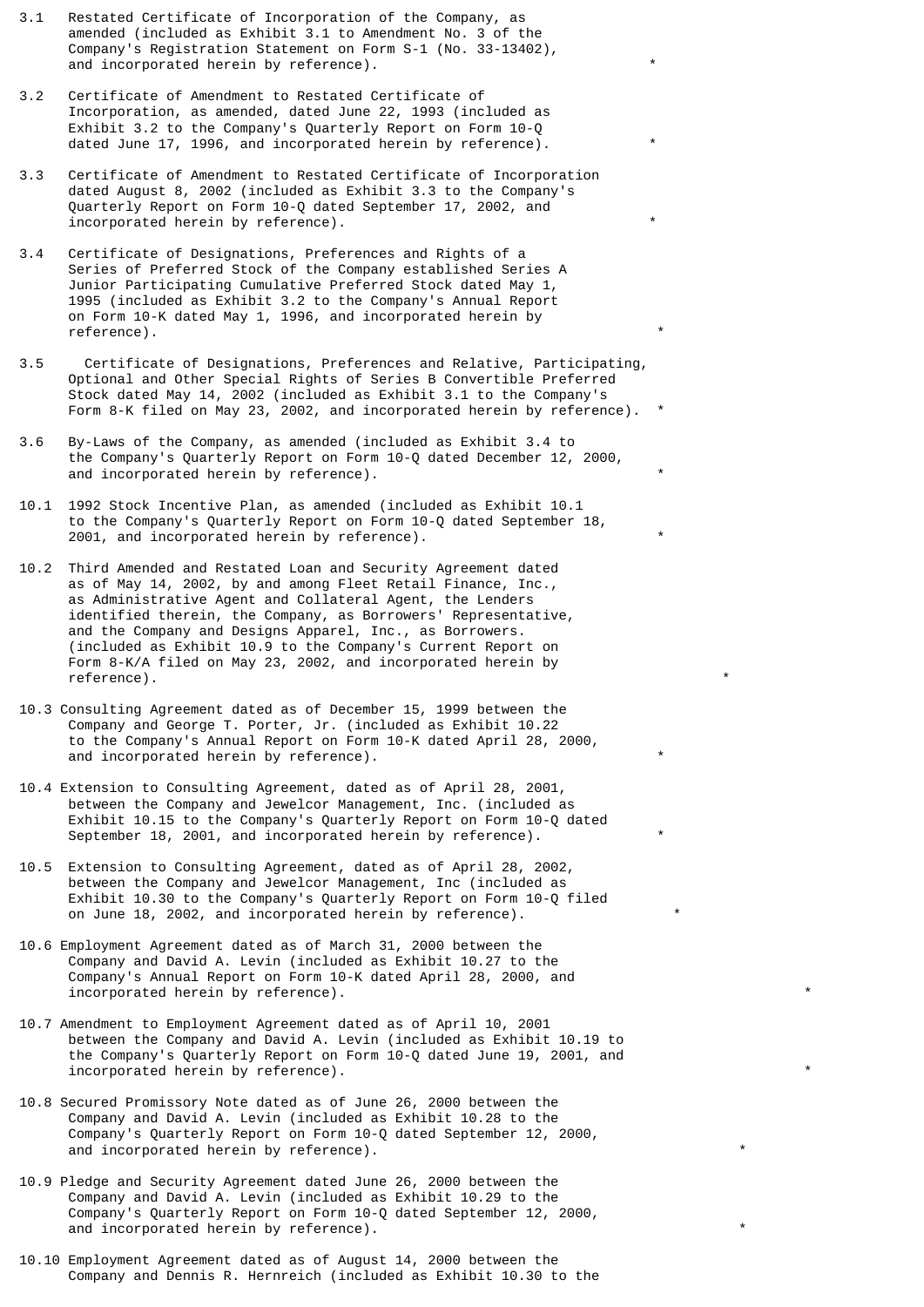Company's Quarterly Report on Form 10-Q dated September 12, 2000, and incorporated herein by reference).

- 10.11 Amendment to Employment Agreement dated as of April 25, 2001 between the Company and Dennis R. Hernreich (included as Exhibit 10.23 to the Company's Quarterly Report on Form 10-Q dated June 19, 2001, and incorporated herein by reference). \*
- 10.12 Employment Agreement dated as of October 22, 2001 between the Company and Ronald N. Batts (incorporated as Exhibit 10.25 to the Company's Quarterly Report on Form 10-Q dated December 14, 2001, and incorporated herein by reference).
- 10.13 Employment Agreement dated as of August 19, 2002 between the Company and Stephen Gatsik.
- 10.14 Retail Store License Agreement dated as of January 9, 2002 between the Company and Candie's, Inc. (incorporated as Exhibit 10.23 to the Company's Annual Report on Form 10-K dated May 1, 2002, and incorporated herein by reference).
- 10.15 Retail Store License Agreement Amendment No. 1 dated as of January 15, 2002 between the Company and Candie's, Inc. (incorporated as Exhibit 10.24 to the Company's Annual Report on Form 10-K dated May  $1, 2002,$  and incorporated herein by reference).
- 10.16 Asset Purchase Agreement entered into as of May 2, 2002, by and among the Company and Casual Male Corp. and certain subsidiaries (included as Exhibit 10.1 to the Company's Current Report on Form 8-K filed on May 23, 2002, and incorporated herein by reference).
- 10.17 Amended and Restated Note Agreement, dated as of April 26, 2002, and amended and restated as of May 14, 2002, among the Company, certain subsidiaries of the Company and the purchasers identified therein (included as Exhibit 10.2 to the Company's Current Report on Form 8-K filed on May 23, 2002, and incorporated herein by reference). \*
- 10.18 Form of 12% Senior Subordinated Note due 2007 (included as Exhibit 10.3 to the Company's Current Report on Form 8-K filed on May 23, 2002, and incorporated herein by reference).
- 10.19 Form of 5% Subordinated Note due April 26, 2007 (included as Exhibit 10.4 to the Company's Current Report on Form 8-K filed on May 23, 2002, and incorporated herein by reference).
- 10.20 Form of Warrant to Purchase Shares of Common Stock (aggregating 787,500 shares)(included as Exhibit 10.5 to the Company's Current Report on Form 8-K filed on May 23, 2002, and incorporated herein by reference). \*
- 10.21 Form of Warrant to Purchase Shares of Common Stock (aggregating 927,500 shares, subject to shareholder approval)(included as Exhibit 10.6 to the Company's Current Report on Form 8-K filed on May 23, 2002, and incorporated herein by reference).
- 10.22 Form of Warrant to Purchase Shares of Common Stock (aggregating 1,176,471 shares, subject to shareholder approval)(included as Exhibit 10.7 to the Company's Current Report on Form 8-K filed on May 23, 2002, and incorporated herein by reference).
- 10.23 Registration Rights Agreement entered into as of April 26, 2002, by and between the Company and the persons party thereto (included as Exhibit 10.8 to the Company's Current Report on Form 8-K filed on May 23, 2002, and incorporated herein by reference).
- 10.24 Sourcing Agreement dated May 1, 2002, between the Company and Kellwood Company (included as Exhibit 10.29 to the Company's Quarterly Report on Form 10-Q filed on June 18, 2002, and incorporated herein by reference).
- 10.25 Form of Warrant to Purchase Shares of Common Stock (aggregating 500,000 shares) (included as Exhibit 10.31 to the Company's Quarterly Report on Form 10-Q filed on September 17, 2002, and incorporated herein by reference).
- 18.1 Letter of Preferability from Ernst & Young dated June 13, 2001 (included as Exhibit 18.1 to the Company's Quarterly Report on Form 10-Q dated June 19, 2001, and incorporated herein by reference). \*
- 99 Certain cautionary statements of the Company to be taken into account in conjunction with consideration and review of the Company's publicly-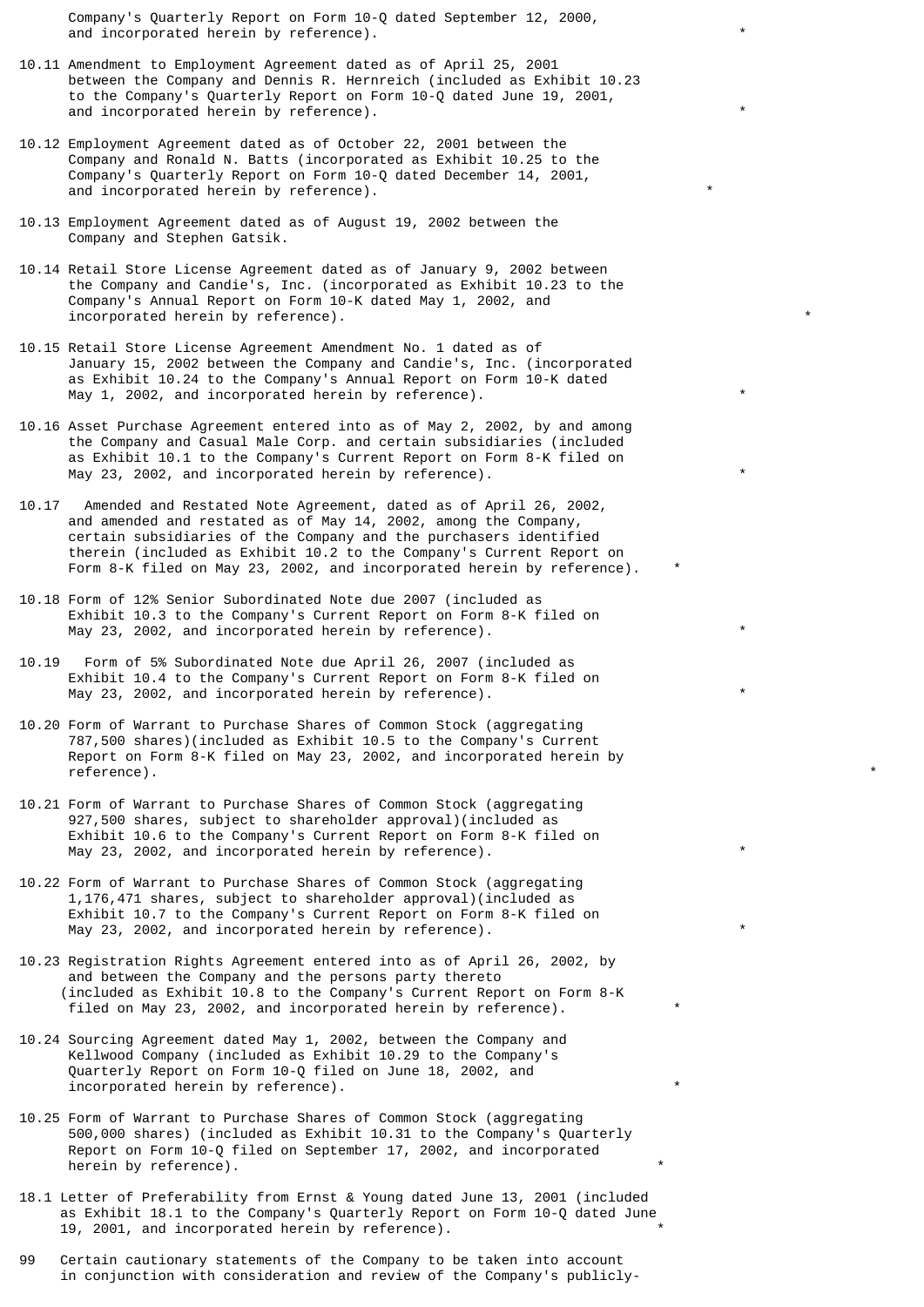disseminated documents (including oral statements made by others on behalf of the Company) that include forward looking information (included as Exhibit 99.3 to the Company's Current Report on Form 8-K filed on September 17, 2002, and incorporated herein by reference).

Previously filed with the Securities and Exchange Commission.

#### SIGNATURES

Pursuant to the requirements of the Securities Exchange Act of 1934, the Registrant has duly caused this report to be signed on its behalf by the undersigned thereunto duly authorized.

CASUAL MALE RETAIL GROUP, INC.

Date: December 17, 2002 By: /S/ DENNIS R. HERNREICH --------------------------------- Dennis R. Hernreich, Executive Vice President and Chief Financial Officer

Casual Male Retail Group, Inc.

 Certifications Pursuant Rule 13a-14 or 15d-14 of the Securities Exchange Act of 1934, as adopted pursuant to Section 302 of the Sarbanes-Oxley Act of 2002

I, David A. Levin, certify that: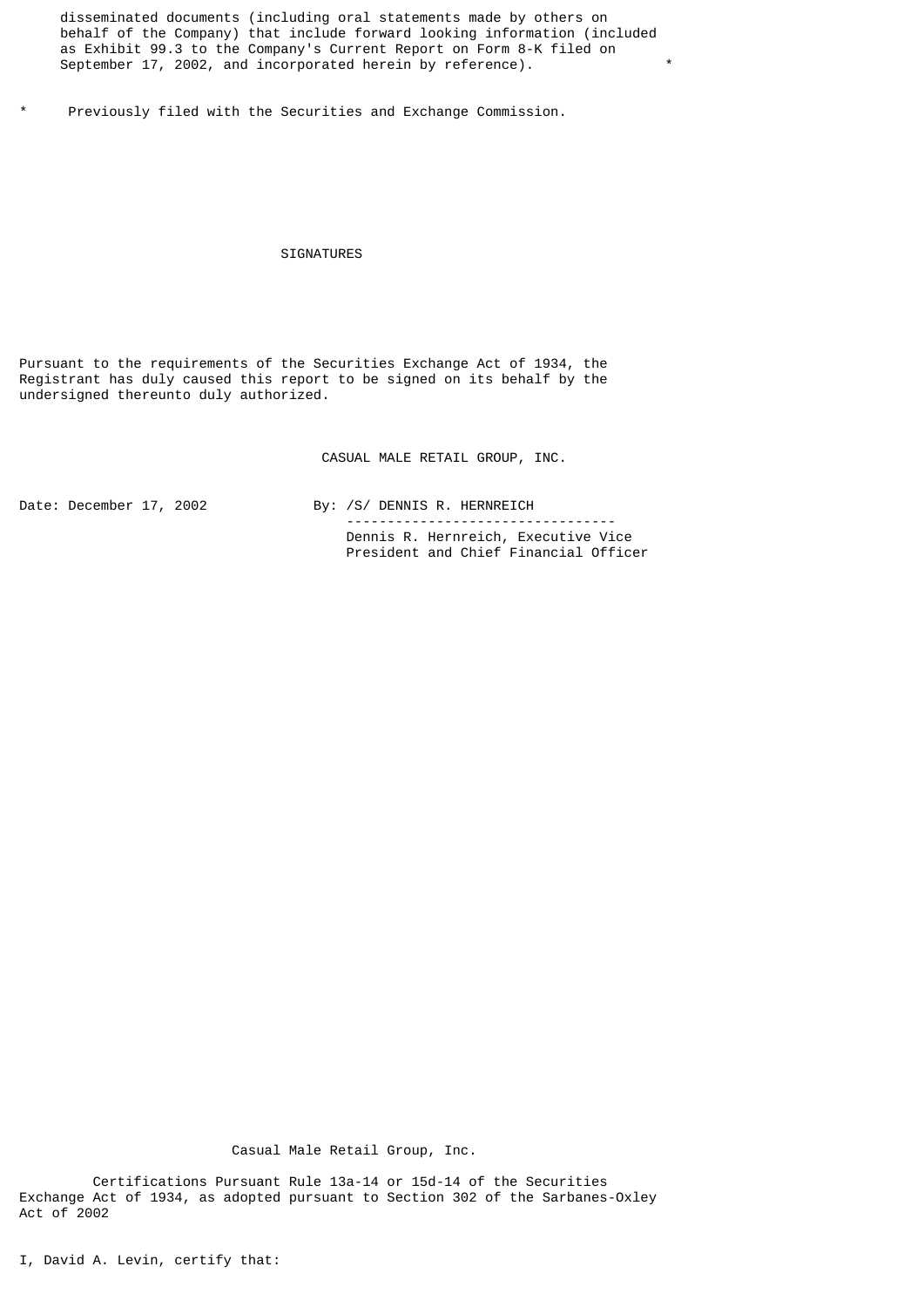- 1. I have reviewed this quarterly report on Form 10-Q of Casual Male Retail Group, Inc.;
- 2. Based on my knowledge, this quarterly report does not contain any untrue statement of a material fact or omit to state a material fact necessary to make the statements made, in light of the circumstances under which such statements were made, not misleading with respect to the period covered by this quarterly report;
- 3. Based on my knowledge, the financial statements, and other financial information included in this quarterly report, fairly present in all material respects the financial condition, results of operations and cash flows of the registrant as of, and for, the periods presented in this quarterly report;
- 4. The registrant's other certifying officer and I are responsible for establishing and maintaining disclosure controls and procedures (as defined in Rules 13a-14 and 15d-14 under the Securities Exchange Act of 1934, as amended) for the registrant and we have:
	- a. Designed such disclosure controls and procedures to ensure that material information relating to the registrant, including its consolidated subsidiary, is made known to us by others within that entity, particularly during the period in which this quarterly report is being prepared;
	- b. Evaluated the effectiveness of the registrant's disclosure controls and procedures as of a date within 90 days prior to the filing date of this quarterly report (the "Evaluation Date"); and
	- c. Presented in this quarterly report our conclusions about the effectiveness of the disclosure controls and procedures based on our evaluation as of the Evaluation Date;
- 5. The registrant's other certifying officer and I have disclosed, based on our most recent evaluation, to the registrant's auditors and the audit committee of registrant's board of directors (or persons performing the equivalent function):
	- a. All significant deficiencies in the design or operation of internal controls which could adversely affect the registrant's ability to record, process, summarize and report financial data and have identified for the registrant's auditors any material weaknesses in internal controls; and
	- b. Any fraud, whether or not material, that involves management or other employees who have a significant role in the registrant's internal controls; and
- 6. The registrant's other certifying officer and I have indicated in this quarterly report whether or not there were significant changes in internal controls or in other factors that could significantly affect internal controls subsequent to the date of our most recent evaluation, including any corrective actions with regard to significant deficiencies and material weaknesses.

Date: December 17, 2002

 /s/ DAVID A.LEVIN --------------------------------- David A. Levin Chief Executive Officer (Principal Executive Officer)

- I, Dennis R. Hernreich, certify that:
- 1. I have reviewed this quarterly report on Form 10-Q of Casual Male Retail Group, Inc.;
- 2. Based on my knowledge, this quarterly report does not contain any untrue statement of a material fact or omit to state a material fact necessary to make the statements made, in light of the circumstances under which such statements were made, not misleading with respect to the period covered by this quarterly report;
- 3. Based on my knowledge, the financial statements, and other financial information included in this quarterly report, fairly present in all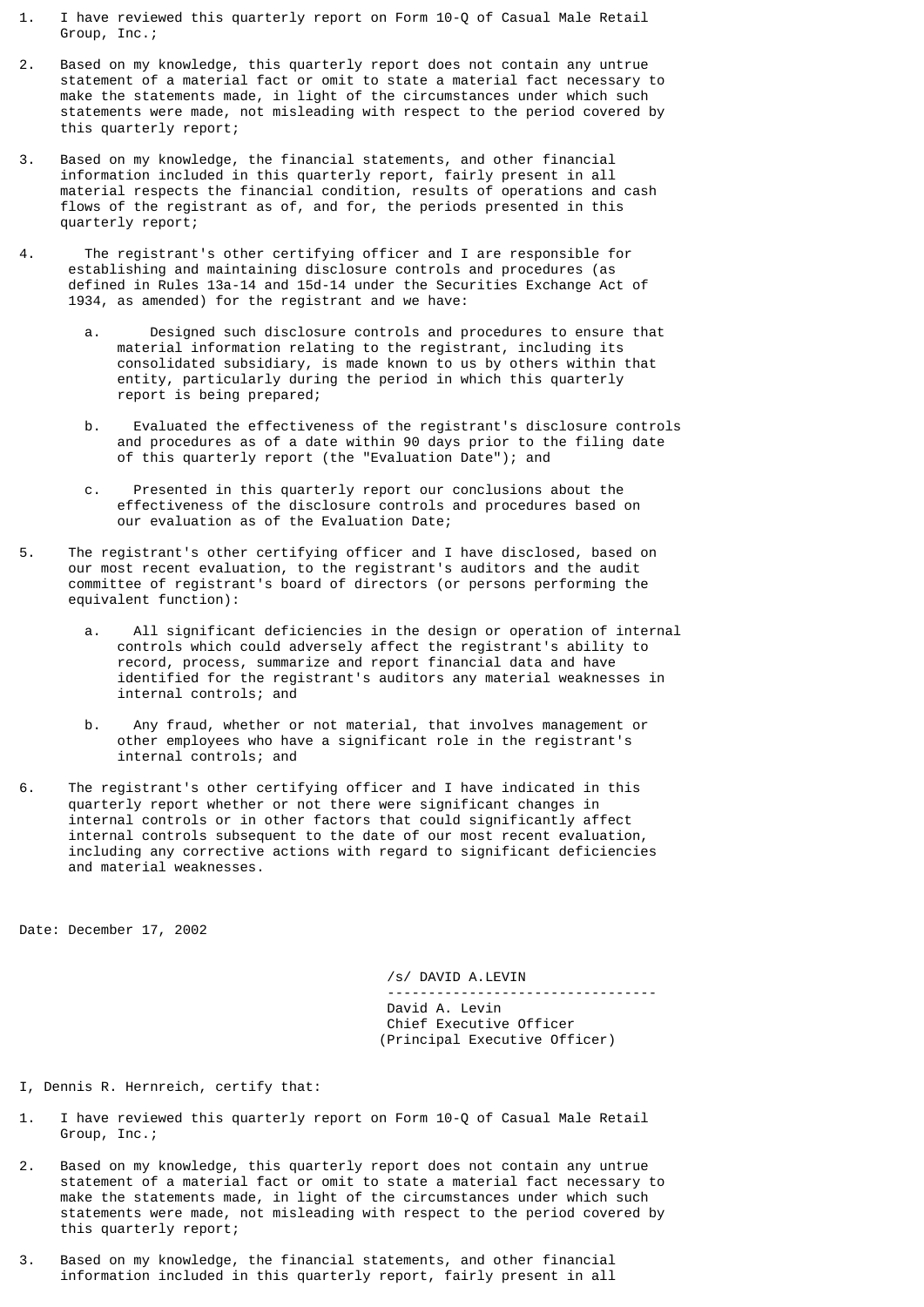material respects the financial condition, results of operations and cash flows of the registrant as of, and for, the periods presented in this quarterly report;

- 4. The registrant's other certifying officer and I are responsible for establishing and maintaining disclosure controls and procedures (as defined in Rules 13a-14 and 15d-14 under the Securities Exchange Act of 1934, as amended) for the registrant and we have:
- a. Designed such disclosure controls and procedures to ensure that material information relating to the registrant, including its consolidated subsidiary, is made known to us by others within that entity, particularly during the period in which this quarterly report is being prepared;
	- b. Evaluated the effectiveness of the registrant's disclosure controls and procedures as of a date within 90 days prior to the filing date of this quarterly report (the "Evaluation Date"); and
	- c. Presented in this quarterly report our conclusions about the effectiveness of the disclosure controls and procedures based on our evaluation as of the Evaluation Date;
- 5. The registrant's other certifying officer and I have disclosed, based on our most recent evaluation, to the registrant's auditors and the audit committee of registrant's board of directors (or persons performing the equivalent function):
	- a. All significant deficiencies in the design or operation of internal controls which could adversely affect the registrant's ability to record, process, summarize and report financial data and have identified for the registrant's auditors any material weaknesses in internal controls; and
	- b. Any fraud, whether or not material, that involves management or other employees who have a significant role in the registrant's internal controls; and
- 6. The registrant's other certifying officer and I have indicated in this quarterly report whether or not there were significant changes in internal controls or in other factors that could significantly affect internal controls subsequent to the date of our most recent evaluation, including any corrective actions with regard to significant deficiencies and material weaknesses.

Date: December 17, 2002

 /s/ DENNIS R. HERNREICH ------------------------------------- Dennis R. Hernreich Chief Financial Officer (Principal Financial and Accounting Officer)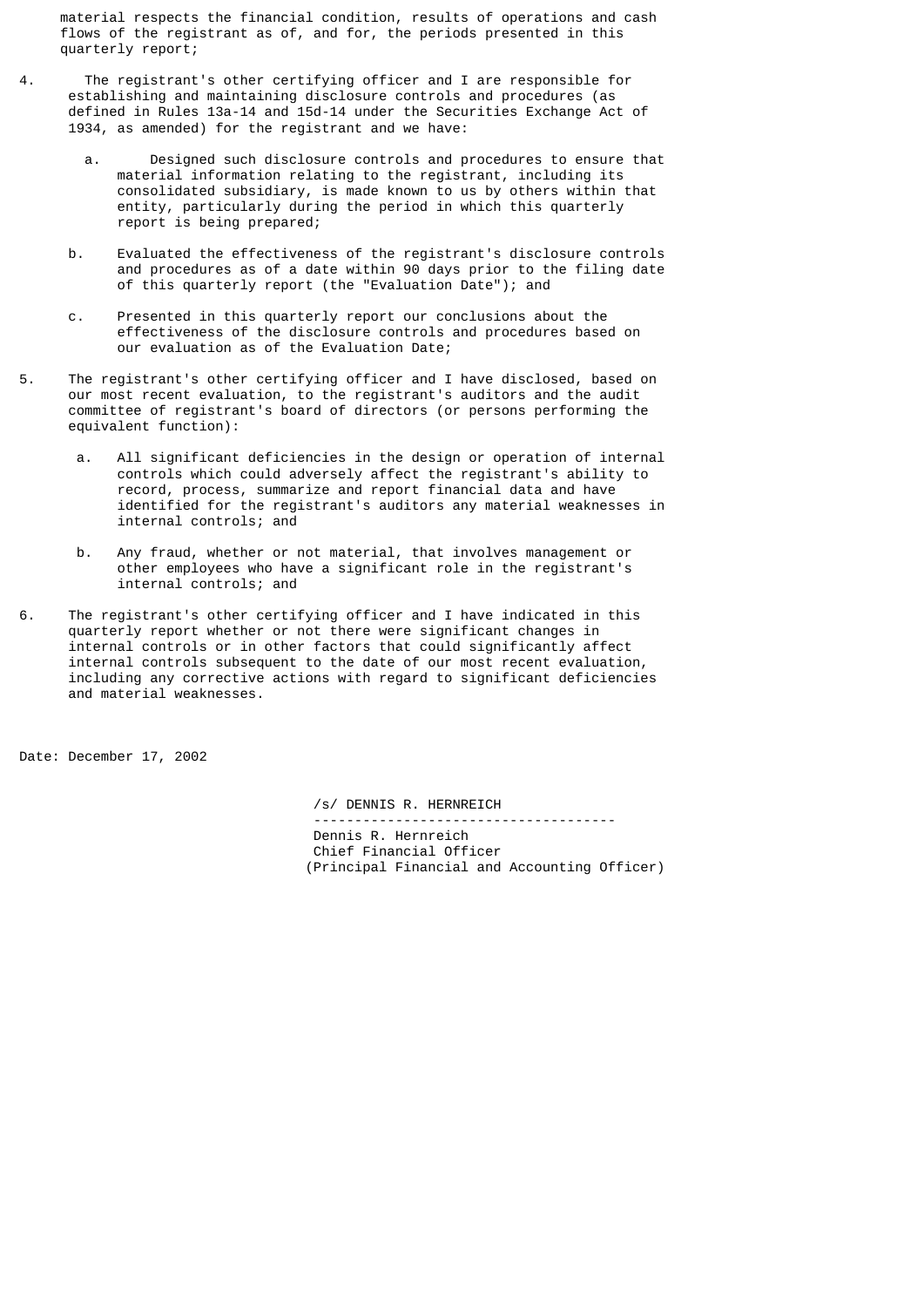This Employment Agreement ("Agreement") is made as of August 19, 2002 between CASUAL MALE RETAIL GROUP, INC., a Delaware corporation with an office at 555 Turnpike Street, Canton, Massachusetts, 02021 (the "Company"), and Stephen Gatsik (the "Executive") having an address at 84 Audubon Road, Wellesley, Massachusetts 02481.

#### WITNESSETH:

WHEREAS, the Company desires that Executive be promoted to serve as President of the Casual Male Division of the Company, and Executive desires to be so employed by the Company.

WHEREAS, Executive and the Company desire to set forth in writing the terms and conditions of the Executive's employment with the Company from the date hereof.

NOW, THEREFORE, in consideration of the premises and the mutual promises, representations and covenants herein contained, the parties hereto agree as follows:

#### 1. EMPLOYMENT

The Company hereby employs Executive and Executive hereby accepts such employment, subject to the terms and conditions herein set forth. Executive shall hold the office of President, Casual Male Division.

#### 2. TERM

The term of employment under this Agreement shall begin on August 19, 2002 (the "Employment Date") and shall continue for a period of one (1) year from that date (the Term"), subject to prior termination in accordance with the terms hereof. Upon the expiration of the Executive's initial one (1) year term of employment, the Company has the option to extend the term of this Agreement for an additional one (1) year, under the terms and conditions set forth herein.

# 3. COMPENSATION

(a) As compensation for the employment services to be rendered by Executive hereunder, the Company agrees to pay to Executive, and Executive agrees to accept, payable in equal installments in accordance with Company practice, an annual base salary of \$350,000.

(b) If the Company does not exercise its option to extend the term of this Agreement for additional one (1) year as provided in Section 2 above, the Company will pay Executive one half of his annual base salary, in equal biweekly payments over a six month period commencing on the expiration of the initial term of employment. This Subsection shall not apply if Executive is terminated pursuant to Section 8 of this Agreement.

(c) In addition to the annual base salary, Executive will receive a bonus payable at the time of normal distribution of bonuses for the year ending February 1, 2003 (the "Bonus"); such Bonus shall be determined in accordance with the Company's bonus program in effect at the time, but in no event shall the amount of the Bonus be less than \$70,000 ("Minimum Bonus").

### 4. OPTIONS

The Company shall grant to the Executive 50,000 options under the Company's 1992 Stock Incentive Plan, which are exercisable at a purchase price per share equal to the closing price of the Common Stock on August 22, 2002 (the "Grant Date"). The options will vest pro rata over a three (3) year period commencing on the Grant Date, with one third of the total vesting and becoming exercisable on each of the first, second and third anniversaries of the Grant Date. In addition, the Executive must execute a standard Stock Option Agreement, which sets the terms and conditions for the Executive's options. The stock options must be exercised by August 22, 2012 or they shall become null and void.

# 5. EXPENSES

The Company shall pay or reimburse Executive, in accordance with the Company's policies and procedures and upon presentment of suitable vouchers, for all reasonable business and travel expenses, which may be incurred or paid by Executive in connection with his employment hereunder. Executive shall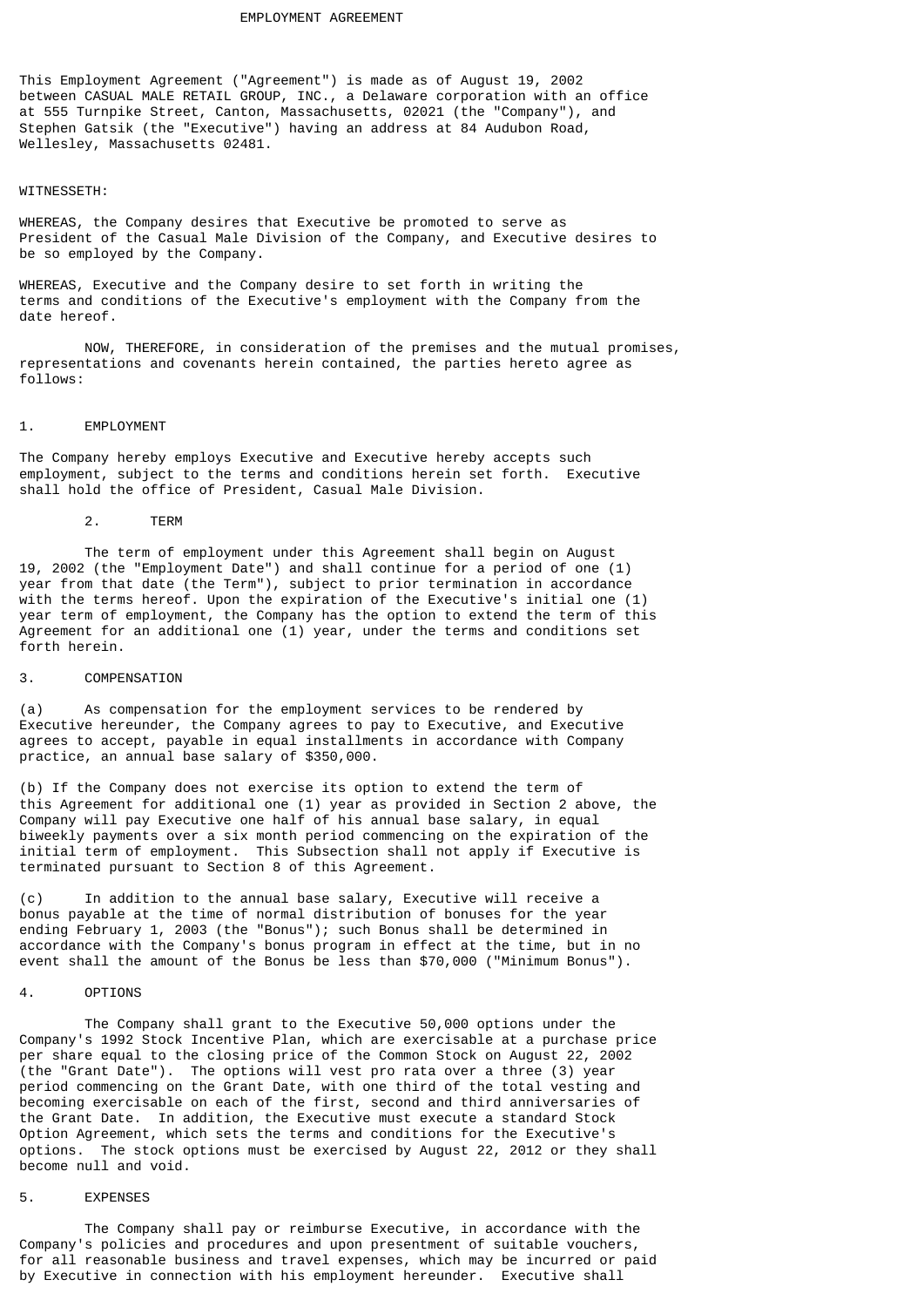comply with such restrictions and shall keep such records as the Company may reasonably deem necessary to meet the requirements of the Internal Revenue Code of 1986, as amended from time to time, and regulations promulgated thereunder.

# 6. OTHER BENEFITS

(a) Executive shall be entitled to such vacations and to participate in and receive any other benefits customarily provided by the Company to its senior management (including any profit sharing, pension, 401 (k), short and long-term disability insurance, major medical insurance and group life insurance plans in accordance with the terms of such plans), all as determined from time to time by the Compensation Committee of the Board of Directors.

(b) The Company will, during the term of Executive's employment hereunder, provide Executive with an automobile for his use in performing his employment duties and obligations hereunder. If the Company provides an automobile, the Company shall pay for the costs of insurance, repairs and maintenance. If the Company does not provide Executive with an automobile, the Company will pay an automobile allowance to Executive in the total amount of \$700.00 per month. In that event, Executive shall pay and be responsible for all insurance, repairs and maintenance costs associated with operating that automobile. In either case, Executive is responsible for his gasoline, unless the gasoline expense is reimbursable under the Company's policies and procedures.

## 7. DUTIES

(a) Executive shall perform such duties and functions consistent with his position as divisional President, and as the President and/or as the Board of Directors of the Company shall from time to time determine and Executive shall comply in the performance of his duties with the policies of, and be subject to the direction of, the Board of Directors. If requested, Executive shall serve as a corporate officer and or director of the Company without further compensation.

(b) At the request of President or the Board of Directors, Executive shall serve, without further compensation, as an executive officer, corporate officer and/or director of any subsidiary or affiliate of the Company and, in the performance of such duties, Executive shall comply with the directives and policies of the Board of Directors of each such subsidiary or affiliate.

(c) During the term of this Agreement, Executive shall devote substantially all of his time and attention, vacation time and absences for sickness excepted, to the business of the Company, as necessary to fulfill his duties. Executive shall perform the duties assigned to him with fidelity and to the best of his ability. Notwithstanding anything herein to the contrary, and subject to the foregoing, Executive may engage in other activities so long as such activities do not unreasonably interfere with Executive's performance of his duties hereunder and do not violate Section 10 hereof.

(d) The principal location at which the Executive shall perform his duties hereunder shall be at the Company's offices in Canton, Massachusetts or at such other location as may be designated from time to time by the Board of Directors of the Company. Notwithstanding the foregoing, Executive shall perform such services at such other locations as may be required for the proper performance of his duties hereunder, and Executive recognizes that such duties may involve travel.

# 8. TERMINATION OF EMPLOYMENT; EFFECT OF TERMINATION

(a) Executive's employment hereunder may be terminated by the Company at any time:

(i) upon the determination by the President or the Board of Directors that Executive's performance of his duties has not been fully satisfactory for any reason which would not constitute justifiable cause (as hereinafter defined) upon thirty (30) days' prior written notice to Executive; or

(ii) upon the determination by the President or the Board of Directors that there is justifiable cause (as hereinafter defined) for such termination upon ten (10) days' prior written notice to Executive.

(b) Executive's employment shall terminate upon:

(i) the death of Executive; or

(ii) the "total disability" of Executive (as hereinafter defined in Subsection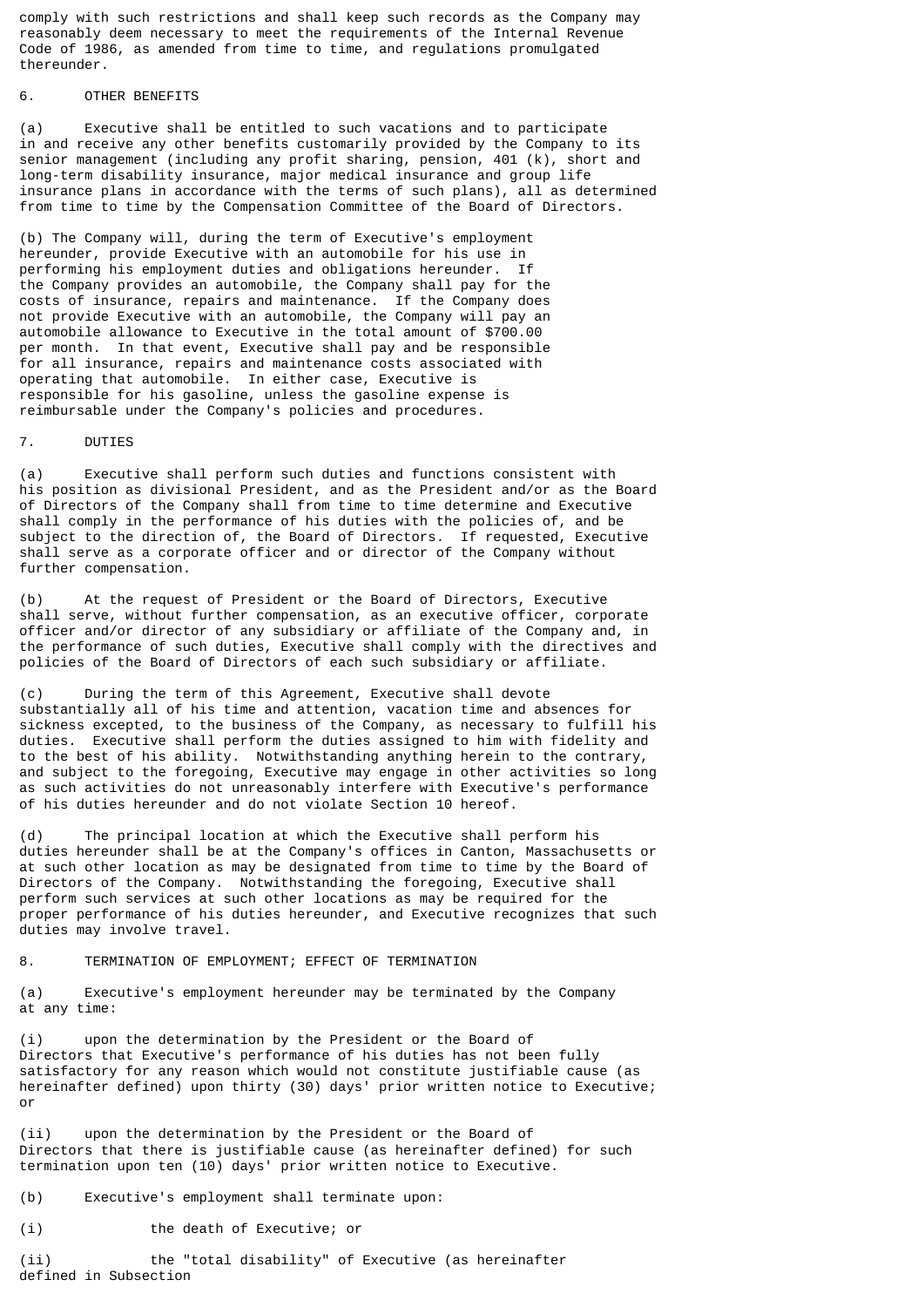(c) herein) pursuant to Subsection (g) hereof.

(c) For the purposes of this Agreement, the term "total disability" shall mean Executive is physically or mentally incapacitated so as to render Executive incapable of performing the essentials of Executive's job, even with reasonable accommodation, as reasonably determined by the Board of Directors of the Company, (after examination of Executive by an independent physician reasonably acceptable to Executive), which determination shall be final and binding.

(d) For the purposes hereof, the term "justifiable cause" shall mean: any repeated willful failure or refusal to perform any of the duties pursuant to this Agreement where such conduct shall not have ceased within 5 days following written warning from the Company; Executive's conviction (which, through lapse of time or otherwise, is not subject to appeal) of any crime or offense involving money or other property of the Company or its subsidiaries or affiliates or which constitutes a felony in the jurisdiction involved; Executive's performance of any act or his failure to act, as to which if Executive were prosecuted and convicted, a crime or offense involving money or property of the Company or its subsidiaries or affiliates, or a crime or offense constituting a felony in the jurisdiction involved, would have occurred; any unauthorized disclosure by Executive to any person, firm or corporation other than the Company, its subsidiaries or affiliates and their respective directors, officers and employees (or other persons fulfilling similar functions), of any confidential information or trade secret of the Company or any of its subsidiaries or affiliates; any attempt by Executive to secure any personal profit in connection with the business of the Company or any of its subsidiaries and affiliates; or the engaging by Executive in any business other than the business of the Company and its subsidiaries and affiliates which unreasonably interferes with the performance of his duties hereunder. Upon termination of Executive's employment for justifiable cause, this Agreement shall terminate immediately and Executive shall not be entitled to any amounts or benefits hereunder other than such portion of Executive's annual salary and reimbursement of expenses pursuant to Section 5 hereof as have been accrued through the date of his termination of employment.

(e) If the Company terminates this Agreement without "justifiable cause" as provided in Subsection 8  $(a)(i)$  above, the Company shall pay Executive the greater of: (i) the base salary for the remaining term of this Agreement plus a pro-rata amount of the Minimum Bonus if still unpaid (prorated based upon the number of months elapsed in the Term up through the date of termination of employment) or (ii) an amount equal to one half of Executive's annual base salary plus a pro-rata amount of the Minimum Bonus if still unpaid (pro-rated based upon the number of months elapsed in the Term up through the date of termination of employment). However, if Executive is employed or retained, as an employee, independent contractor, consultant or in any other capacity ("New Employment") during the time he receives payment under this Subsection or Subsection 3 (b), the Company is entitled to a credit for all sums paid or earned by Executive during this period of time. The Executive must make a good faith effort to find New Employment and mitigate the amount of money to be paid by the Company to Executive under this Subsection or Subsection 3(b). The Company will pay any amount due and owing under 8 (a)(i) and 8(a)(ii) above in accordance with the payment schedule in 3(a), until paid in full.

(f) If Executive shall die during the term of his employment hereunder, this Agreement shall terminate immediately. In such event, the estate of Executive shall thereupon be entitled to receive such portion of Executive's annual salary and reimbursement of expenses pursuant to Section 5 as have been accrued through the date of his death.

(g) Upon Executive's "total disability", the Company shall have the right to terminate Executive's employment. Notwithstanding any inability to perform his duties, Executive shall be entitled to receive his base salary and reimbursement of expenses pursuant to Section 5 as provided herein until he begins to receive long-term disability insurance benefits under the policy provided by the Company pursuant to Section 6 hereof. Any termination pursuant to this Subsection (g) shall be effective on the later of (i) the date 30 days after which Executive shall have received written notice of the Company's election to terminate or (ii) the date he begins to receive longterm disability insurance benefits under the policy provided by the Company pursuant to Section 6 hereof

(h) Upon the resignation of Executive in any capacity, that resignation will be deemed to be a resignation from all offices and positions that Executive holds with respect to the Company and any of its subsidiaries and affiliates.

### 9. REPRESENTATION AND AGREEMENTS OF EXECUTIVE

(a) Executive represents and warrants that he is free to enter into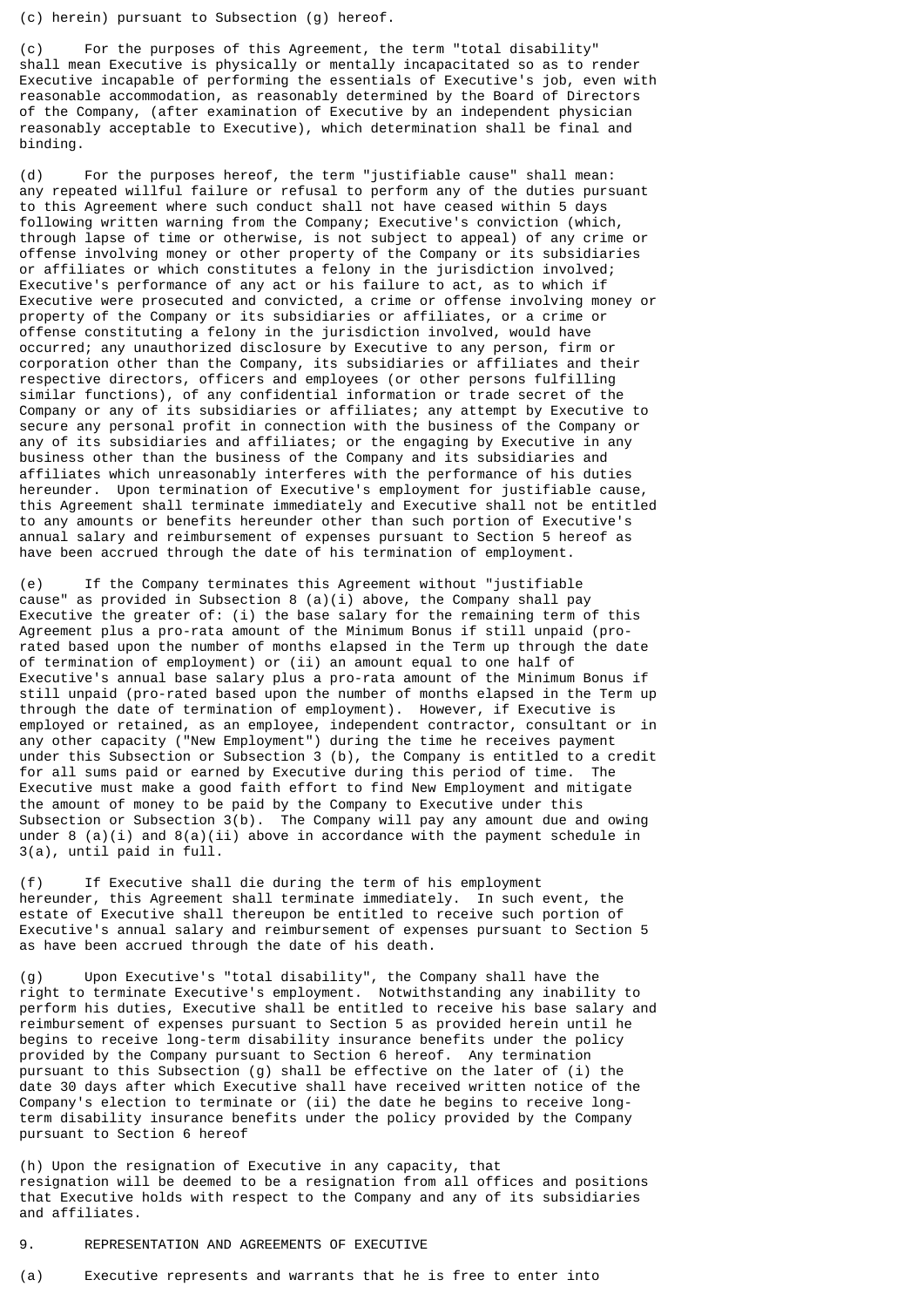this Agreement and to perform the duties required hereunder, and that there are no employment contracts or understandings, restrictive covenants or other restrictions, whether written or oral, preventing the performance of his duties hereunder.

 (b) Executive agrees to submit to a medical examination and to cooperate and supply such other information and documents as may be required by any insurance company in connection with the Company's obtaining life insurance on the life of Executive, and any other type of insurance or fringe benefit as the Company shall determine from time to time to obtain.

 (c) Executive represents and warrants that he has never been convicted of a felony and he has not been convicted or incarcerated for a misdemeanor within the past five years, other than a first conviction for drunkenness, simple assault, speeding, minor traffic violations, affray, or disturbance of the peace.

 (d) Executive represents and warrants that he has never been a party to any judicial or administrative proceeding that resulted in a judgement, decree, or final order (i) enjoining him from future violations of, or prohibiting any violations of any federal or state securities law, or (ii) finding any violations of any federal or state securities law.

 (e) Executive represents and warrants that he has never been accused of any impropriety in connection with any employment;

Any breach of any of the above representations and warranties is "justifiable cause" for termination under Section 8 of this Agreement.

#### 10. NON-COMPETITION

(a) Executive agrees that during his employment by the Company and during the one (1) year period following the termination of Executive's employment hereunder (the "Non-Competitive Period"), Executive shall not, directly or indirectly, as owner, partner, joint venturer, stockholder, employee, broker, agent, principal, trustee, corporate officer, director, licensor, or in any capacity whatsoever, engage in, become financially interested in, be employed by, render any consultation or business advice with respect to, or have any connection with any business which is competitive with products or services of the Company or any subsidiaries and affiliates, in any geographic area in the United States of America and Puerto Rico where, at the time of the termination of his employment hereunder, the business of the Company or any of such subsidiaries and affiliates was being conducted or was proposed to be conducted in any manner whatsoever; provided, however, that Executive may own any securities of any corporation which is engaged in such business and is publicly owned and traded but in an amount not to exceed at any one time one percent (1%) of any class of stock or securities of such corporation. In addition, Executive shall not, during the Non-Competitive Period, directly or indirectly, request or cause any suppliers or customers with whom the Company or any of its subsidiaries and affiliates has a business relationship to cancel or terminate any such business relationship with the Company or any of its subsidiaries and affiliates or solicit, hire, interfere with or entice from the Company any employee (or former employee) of the Company.

(b) If any portion of the restrictions set forth in this Section 10 should, for any reason whatsoever, be declared invalid by a court of competent jurisdiction, the validity or enforceability of the remainder of such restrictions shall not thereby be adversely affected. For the purposes of this Section 10, a business competitive with the products and services of the Company (or such subsidiaries and affiliates) shall include, without limitation, a business which primarily distributes, sells or markets so-called "big and tall" apparel of any kind for men or which utilizes the "big and tall" retail or wholesale marketing concept as part of its business.

(c) Executive acknowledges that the Company conducts business throughout the United States and Puerto Rico, that its sales and marketing prospects are for continued expansion throughout the United States and therefore, the territorial and time limitations set forth in this Section 10 are reasonable and properly required for the adequate protection of the business of the Company and its subsidiaries and affiliates. In the event any such territorial or time limitation is deemed to be unreasonable by a court of competent jurisdiction, Executive agrees to the reduction of the territorial or time limitation to the area or period which such court shall deem reasonable.

(d) The existence of any non-material claim or cause of action (a "non-material" claim or cause of action is defined as a claim or cause of action which results from something other than a material breach of the terms and provisions of this Agreement by the Company) by Executive against the Company or any subsidiary or affiliate shall not constitute a defense to the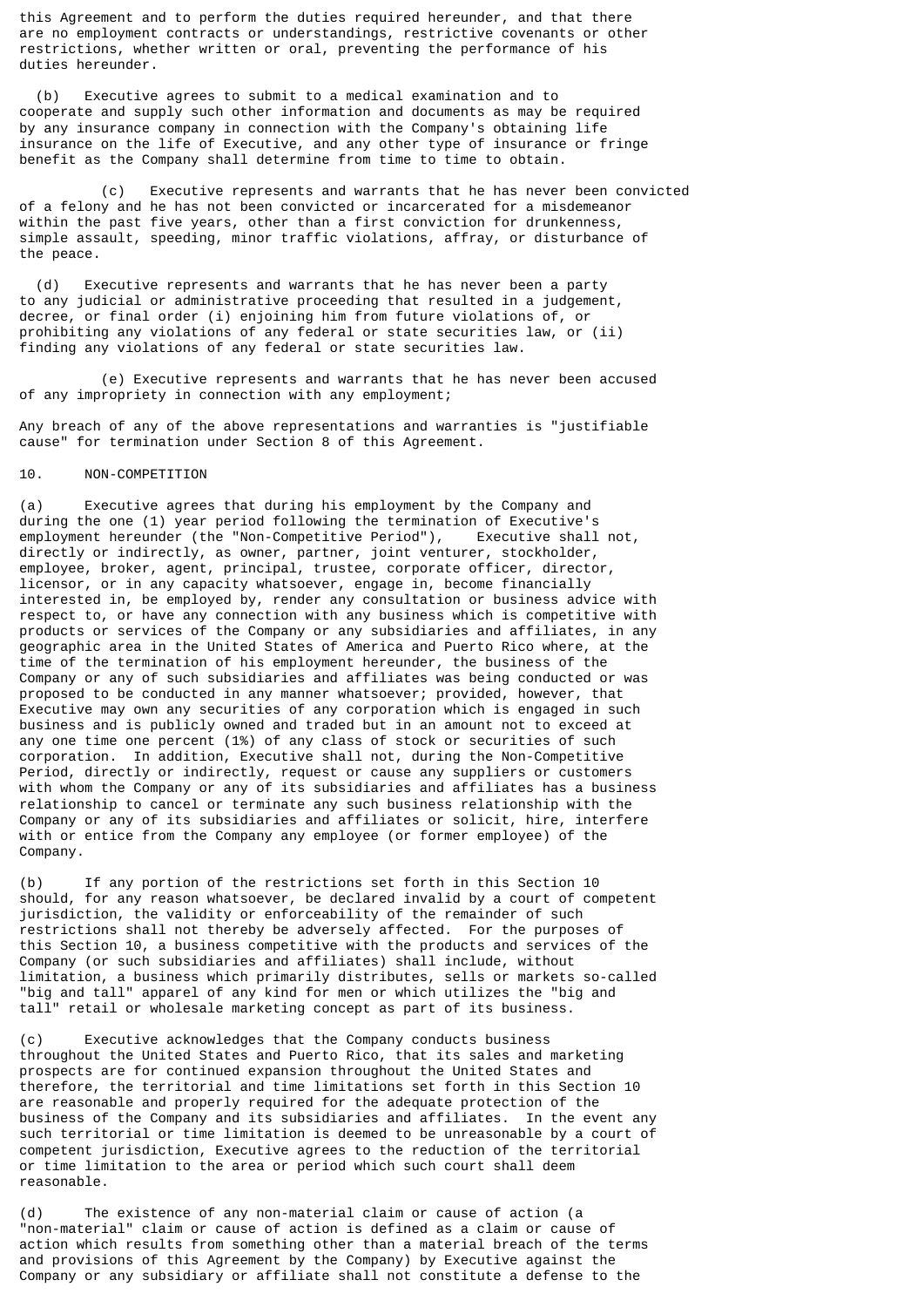enforcement by the Company or any subsidiary or affiliate of the foregoing restrictive covenants, but such claim or cause of action shall be litigated separately.

# 11. INVENTIONS AND DISCOVERIES

(a) Upon execution of this Agreement and thereafter, Executive shall promptly and fully disclose to the Company, and with all necessary detail for a complete understanding of the same, all existing and future developments, know-how, discoveries, inventions, improvements, concepts, ideas, writings, formulae, processes and Methods (whether copyrightable, patentable or otherwise) made, received, conceived, acquired or written during working hours, or otherwise, by Executive (whether or not at the request or upon the suggestion of the Company) during the period of his employment with, or rendering of advisory or consulting services to, the Company or any of its subsidiaries and affiliates, solely or jointly with others, in or relating to any activities of the Company or its subsidiaries and affiliates known to him as a consequence of his employment or the rendering of advisory and consulting services hereunder (collectively the "Subject Matter").

(b) Executive hereby assigns and transfers, and agrees to assign and transfer, to the Company, all his rights, title and interest in and to the Subject Matter, and Executive further agrees to deliver to the Company any and all drawings, notes, specifications and data relating to the Subject Matter, and to execute, acknowledge and deliver all such further papers, including applications for copyrights or patents, as may be necessary to obtain copyrights and patents for any thereof in any and all countries and to vest title thereto to the Company. Executive shall assist the Company in obtaining such copyrights or patents during the term of this Agreement, and at any time thereafter on reasonable notice and at mutually convenient times, and Executive agrees to testify in any prosecution or litigation involving any of the Subject Matter; provided, however, that Executive shall be compensated in a timely manner at the rate of \$250 per day (or portion thereof), plus out-ofpocket expenses incurred in rendering such assistance or giving or preparing to give such testimony if it is required after the termination of this Agreement.

12. NON-DISCLOSURE OF CONFIDENTIAL INFORMATION

(a) Executive shall not, during the term of this Agreement or at any time following termination of this Agreement, directly or indirectly, disclose or permit to be known (other than as is required in the regular course of his duties (including without limitation disclosures to the Company's advisors and consultants), as required by law (in which case Executive shall give the Company prior written notice of such required disclosure) or with the prior written consent of the Board of Directors of the Company), to any person, firm, corporation, or other entity, any confidential information acquired by him during the course of, or as an incident to, his employment or the rendering of his advisory or consulting services hereunder, relating to the Company or any of its subsidiaries and affiliates, the directors of the Company or its subsidiaries and affiliates, any supplier or customer of the Company or any of their subsidiaries and affiliates, or any corporation, partnership or other entity owned or controlled, directly or indirectly, by any of the foregoing, or in which any of the foregoing has a beneficial interest, including, but not limited to, the business affairs of each of the foregoing. Such confidential information shall include, but shall not be limited to, proprietary technology, trade secrets, patented processes, research and development data, know-how, market studies and forecasts, financial data, competitive analyses, pricing policies, employee lists, personnel policies, the substance of agreements with customers, suppliers and others, marketing or dealership arrangements, servicing and training programs and arrangements, supplier lists, customer lists and any other documents embodying such confidential information. This confidentiality obligation shall not apply to any confidential information, which is or becomes publicly available other than pursuant to a breach of this Section 12(a) by Executive.

(b) All information and documents relating to the Company and its affiliates as herein above described (or other business affairs) shall be the exclusive property of the Company, and Executive shall use commercially reasonable best efforts to prevent any publication or disclosure thereof. Upon termination of Executive's employment with the Company, all documents, records, reports, writings and other similar documents containing confidential information, including copies thereof then in Executive's possession or control shall be returned and left with the Company.

# 13. SPECIFIC PERFORMANCE

Executive agrees that if he breaches, or threatens to commit a breach of, any of the provisions of Sections 10, 11 or 12 (the "Restrictive Covenants"), the Company shall have, in addition to, and not in lieu of, any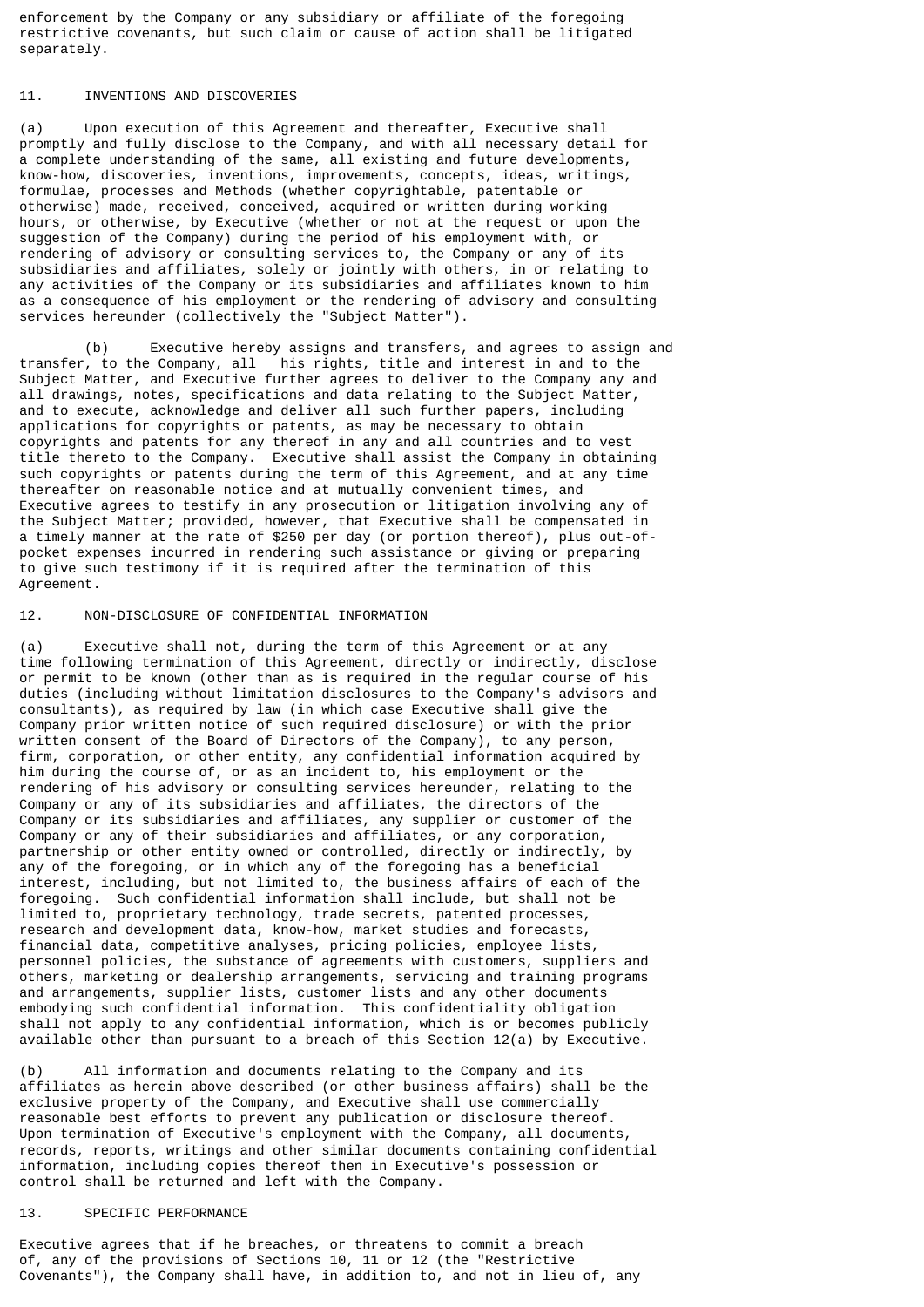other rights and remedies available to the Company under law and in equity, the right to have the Restrictive Covenants specifically enforced by a court of competent jurisdiction, it being agreed that any breach or threatened breach of the Restrictive Covenants would cause irreparable injury to the Company and that money damages would not provide an adequate remedy to the Company. Notwithstanding the foregoing, nothing herein shall constitute a waiver by Executive of his right to contest whether a breach or threatened breach of any Restrictive Covenant has occurred.

#### 14. AMENDMENT OR ALTERATION

No amendment or alteration of the terms of this Agreement shall be valid unless made in writing and signed by both of the parties hereto.

#### 15. GOVERNING LAW

This Agreement shall be governed by, and construed and enforced in accordance with the substantive laws of The Commonwealth of Massachusetts, without regard to its principles of conflicts of laws.

# 16. SEVERABILITY

The holding of any provision of this Agreement to be invalid or unenforceable by a court of competent jurisdiction shall not affect any other provision of this Agreement, which shall remain in full force and effect.

### 17. NOTICES

Any notices required or permitted to be given hereunder shall be sufficient if in writing, and if delivered by hand or courier, or sent by certified mail, return receipt requested, to the addresses set forth above or such other address as either party may from time to time designate in writing to the other, and shall be deemed given as of the date of the delivery or at the expiration of three days in the event of a mailing.

### 18. WAIVER OR BREACH

It is agreed that a waiver by either party or a breach of any provision of this Agreement shall not operate, or be construed as a waiver of any subsequent breach by that same party.

# 19. ENTIRE AGREEMENT AND BINDING EFFECT

This Agreement contains the entire agreement of the parties with respect to the subject matter hereof, supersedes all prior agreements, both written and oral, between the parties with respect to the subject matter hereof, including the Severance Compensation Agreement between Casual Male Retail Group, Inc. (as successor to Casual Male Corp.) and Stephen Gatsik effective August 22, 2001, and shall be binding upon and inure to the benefit of the parties hereto and their respective legal representatives, heirs, distributors, successors and assigns.

### 20. SURVIVAL.

Except as otherwise expressly provided herein, the termination of Executive's employment hereunder or the expiration of this Agreement shall not affect the enforceability of Sections 5, 8, 10, 11, 12 and 13 hereof.

### 21. ARBITRATION

If any dispute arises between the parties that they cannot settle, the parties agree to submit the dispute to arbitration in accordance with the Commercial Arbitration Rules of the American Arbitration Association, and both parties agree to be bound by the arbitration award.

### 22. FURTHER ASSURANCES

The parties agree to execute and deliver all such further documents, agreements and instruments and take such other and further action as may be necessary or appropriate to carry out the purposes and intent of this Agreement.

# 23. HEADINGS

The Section headings appearing in this Agreement are for the purposes of easy reference and shall not be considered a part of this Agreement or in any way modify, amend or affect its provisions.

### 24. COUNTERPARTS

This Agreement may be executed in one or more counterparts, each of